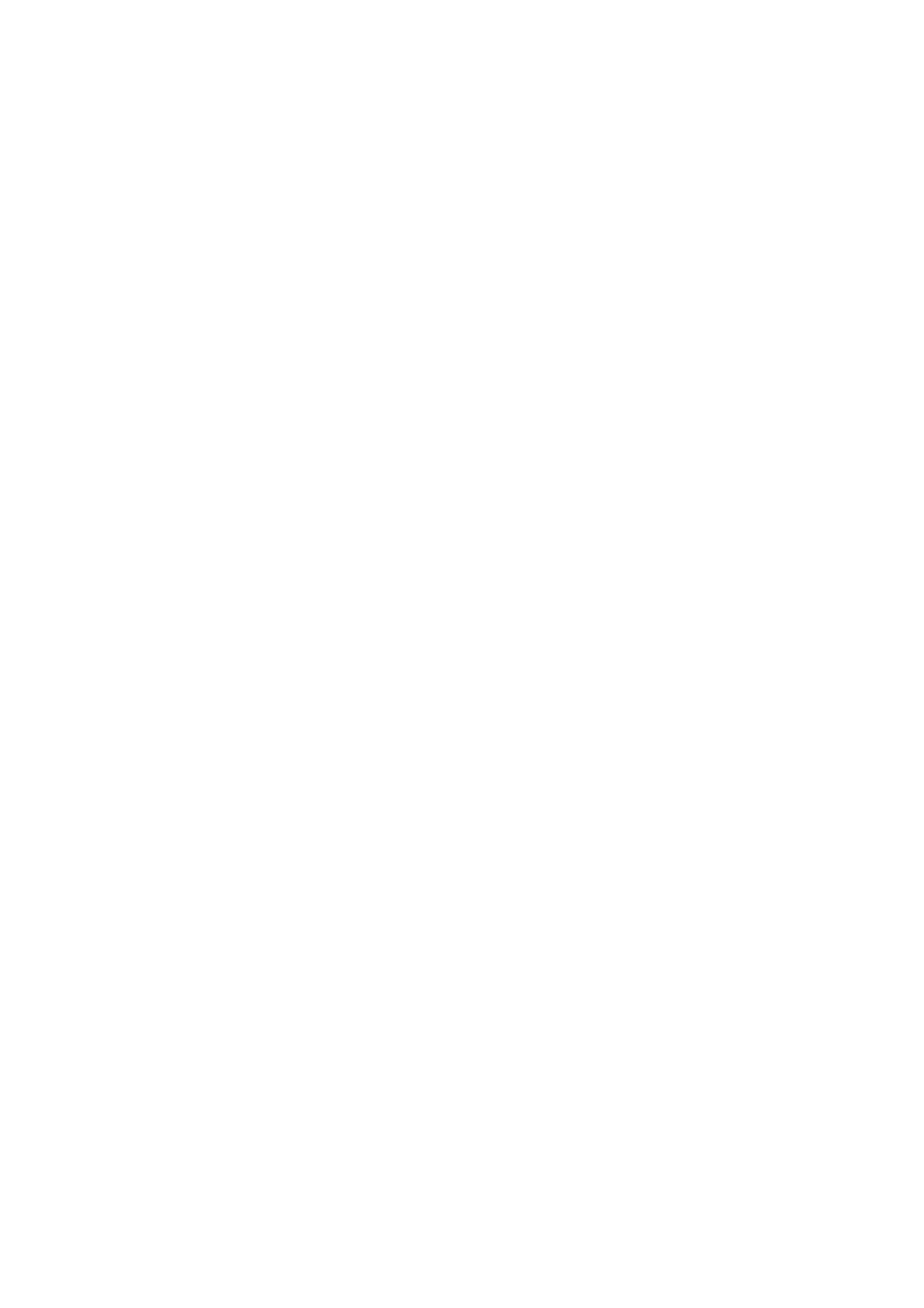## **Introduction**

Thank you for purchasing the F3SL Series Safety Light Curtain.

Always heed the following points when using the F3SL:

- Make sure that personnel operating the F3SL are knowledgeable about the machine on which it is installed
- Read this manual completely and be sure you understand the information provided before attempting to operate the F3SL
- Keep the manual in a secure and convenient location and refer to it as necessary.

#### **Regulations and Standards**

- (1) The F3SL has not received the type approval provided by Article 44-2 of the Industrial Safety and Health Law of Japan. Therefore, it cannot be used in Japan as a safety device for pressing or shearing machines provided by article 42 of that law.
- (2) F3SL an equipment conforming to ESPE (Electro Sensitive Protective Equipment) specified in the 1st Clause of Safety Component, Annex IV B in the EU (European Union) Machinery Directive. F3SL also conforms to the following overseas regulations and standards.

EU regulations and technical standards:

- Machinery Directive: No. 98/37/EC
- EMC Directive: No. 89/336/EEC
- EN 61496-1(06/98) (Type4 ESPE)

IEC standard

- IEC 61496-2(11/97) (Type 4 AOPD)
- (3) F3SL has been received the following certification from EU authorized institutions. "EC Type Approval (TYPE 4 ESPE)" in accordance with the Machinery Directive, from TÜV Rheinland.

#### **Notice**

#### **If you use the F3SL under the condition or environment shown below, be sure to use it by leaving a margin for each rating and function and taking system safety into consideration.**

- (1) Use of the F3SL under any condition or environment not described in this manual.
- (2) Use of the F3SL for devices and facilities requiring special safety (e.g., nuclear control, railway, aerospace, automobile, combustion facility, medical system, space development, and large-scale amusement machinery).

#### **Precaution on Safety**

#### **General conventions for safe use**

The following conventions are used for precautionary items in this manual in order to ensure safe and proper use of the F3SL. Items listed here are critical for safety and must be heeded at all times.

| <b>WARNING</b> | Indicates a potentially hazardous situation which, if not avoided, could<br>result in death or serious injury. |
|----------------|----------------------------------------------------------------------------------------------------------------|
|                | Indicates prohibited actions.                                                                                  |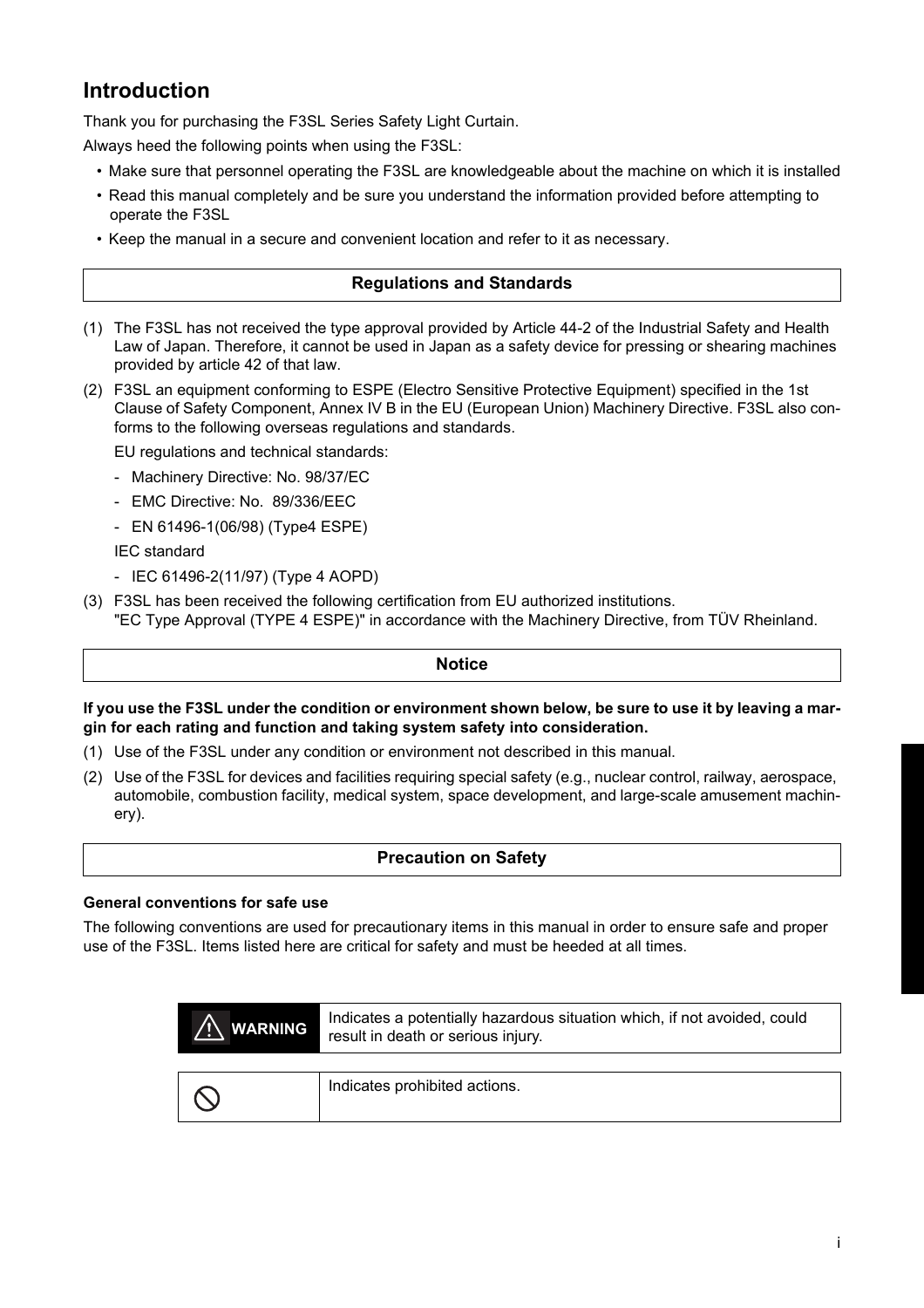## **WARNING**

A F3SL should only be installed, checked out and maintained by a qualified person. It is important that the user be familiar with the installation requirements, safe mounting distance, controls and features before using the F3SL.

If the F3SL is used as a safety device, the user has the responsibility to insure that applicable national, federal and local safety rules, codes and regulations are satisfied. In addition, the user should insure that all machine operators, maintenance personnel, electricians, supervisors, etc. are familiar with and understand all instructions regarding the use of the F3SL, the machinery on which it is installed and the appropriate safety regulations.

Perimeter guarding installations must not allow a machine or robot to restart automatically. Use a start switch placed outside and within view of the hazardous area.

Disconnect power before removing end caps.

Use of Exact Channel Select and/or Floating Blanking will make the F3SL system less sensitive to objects in the detection zone. Improper use of either can result in severe injury to personnel. Exact Channel Select may require a hard barrier guard (see "[9-2-1 Additional Guarding"](#page-24-0) on page [9-2-1 Additional Guarding 19](#page-24-0)), Exact Channel Select or Floating Blanking may require an increase in the safety distance. Read the following section carefully.

Using Exact Channel Select with Floating Blanking is an advanced feature. All situations which may occur to the F3SL system detection zone must be carefully considered. The F3SL system may be less sensitive to objects in the detection zone. The safety distance must be increased. Failure to do so may cause serious injury.

To prevent a hand or other objects to enter the channel-selected part, provide a physical guard such as a fence.

This product is designed for use on a 24 VDC, negative ground (protective earth) electrical system only. Never connect the F3SL to a positive ground (protective earth) system. With a positive ground (protective earth) wiring scheme, certain simultaneous shorts of both safety outputs may not be detected and the guarded machine may not stop resulting is severe operator injury.

Never install a F3SL system without regard to the safety distance. If the F3SL system is mounted too close to the point of operation hazard, the machine may not stop in time to prevent an operator injury.

Install the F3SL system so as not to be affected by the reflection from the reflective surface. Failure to do so may cause the system undetectable, resulting in severe operator injury.

Never use only a single safety output to control the machine. Should this single output fail, the machine may not stop, resulting in severe operator injury. The machine must be connected using both safety outputs.

The tests outlined in the Test Procedure in Appendix B must be performed at installation, according to the employer's regular inspection program and after any maintenance, tooling change, set up, adjustment, or modification to the F3SL system or the guarded machine. Where a guarded machine is used by multiple operators or shifts, it is suggested that the test procedure be performed at each shift or operation change. Testing ensures that the light curtain and the machine control system work properly to stop the machine. Failure to test properly could result in serious injury to personnel.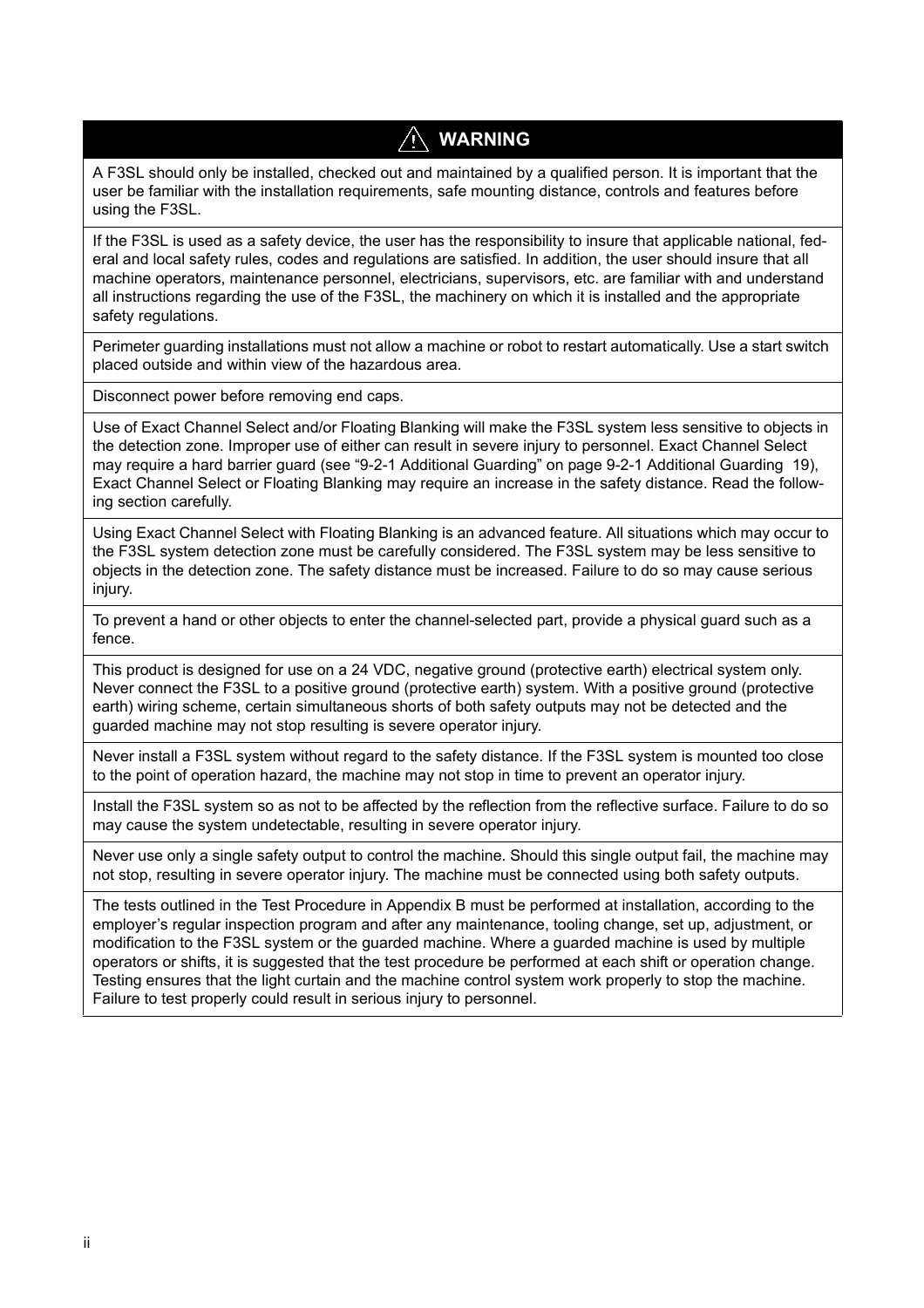# **Table of Contents**

| 5-3-1 The Effect of Exact Channel Select and Floating Blanking on Minimum Object Resolution  10   |  |
|---------------------------------------------------------------------------------------------------|--|
|                                                                                                   |  |
|                                                                                                   |  |
|                                                                                                   |  |
|                                                                                                   |  |
|                                                                                                   |  |
|                                                                                                   |  |
|                                                                                                   |  |
|                                                                                                   |  |
|                                                                                                   |  |
|                                                                                                   |  |
|                                                                                                   |  |
|                                                                                                   |  |
| 8-1-1 Safety Distance Formula for Systems with a Minimum Object Resolution of 40 mm or Less  14   |  |
| 8-1-2 Safety Distance Formula for Systems with a Minimum Object Resolution Greater Than 40 mm  15 |  |
|                                                                                                   |  |
|                                                                                                   |  |
|                                                                                                   |  |
|                                                                                                   |  |
|                                                                                                   |  |
|                                                                                                   |  |
|                                                                                                   |  |
|                                                                                                   |  |
|                                                                                                   |  |
|                                                                                                   |  |
|                                                                                                   |  |
|                                                                                                   |  |
|                                                                                                   |  |
|                                                                                                   |  |
|                                                                                                   |  |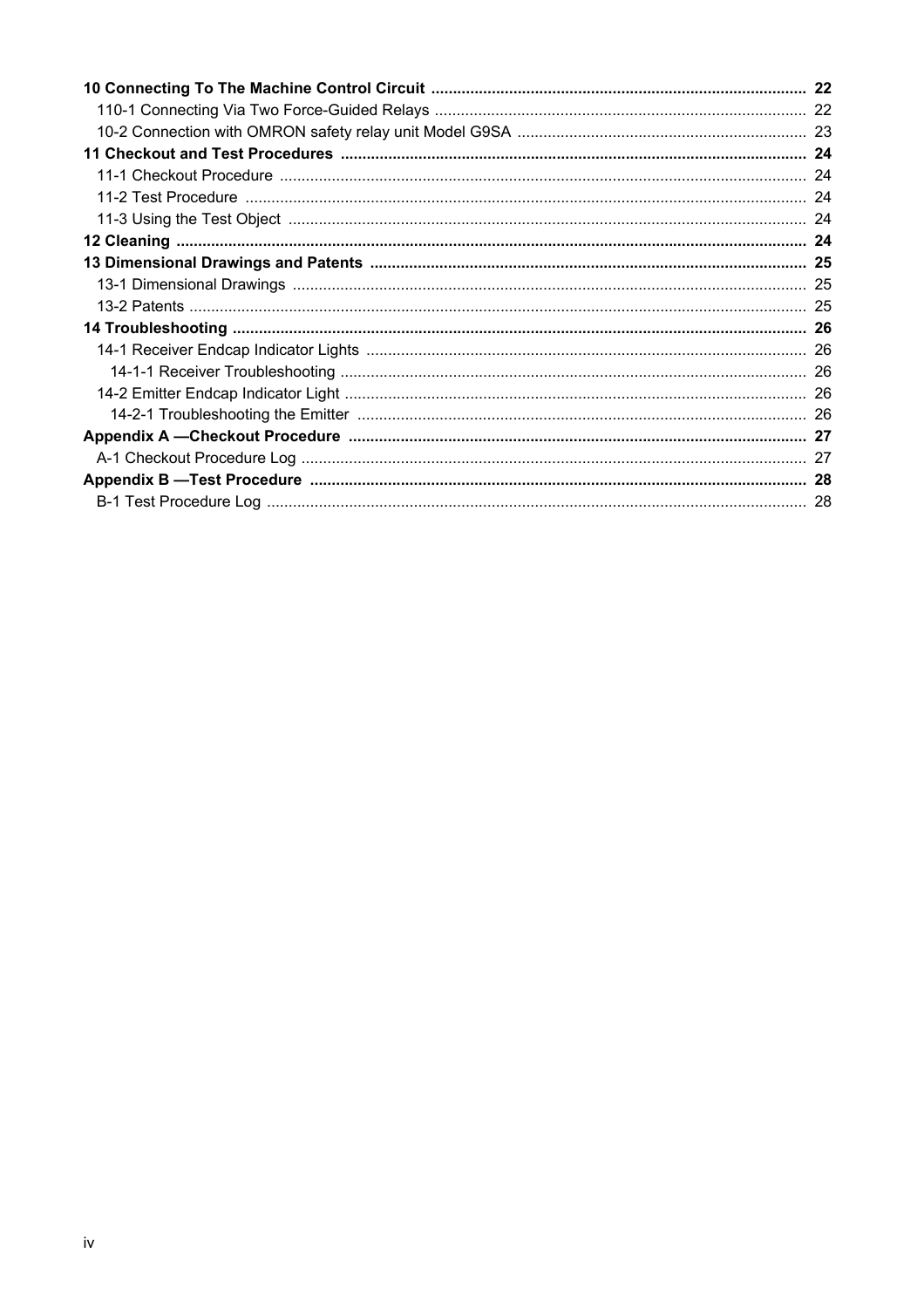# <span id="page-6-0"></span>**1 Important Safety Warnings**

# **WARNING**

Please read this information completely before starting the installation procedure. A F3SL should only be installed, checked out and maintained by a qualified person. It is important that the user be familiar with the installation requirements, safe mounting distance, controls and features before using the F3SL.

If the F3SL is used as a safety device, the user has the responsibility to insure that applicable national, federal and local safety rules, codes and regulations are satisfied. In addition, the user should insure that all machine operators, maintenance personnel, electricians, supervisors, etc. are familiar with and understand all instructions regarding the use of the F3SL, the machinery on which it is installed and the appropriate safety regulations.

A F3SL system is a general purpose presence sensing device designed to guard personnel working around moving machinery.

Whether a specific machine application and F3SL system installation complies with safety regulations depends on the proper application, installation, maintenance and operation of the F3SL system. These items are the responsibility of the purchaser, installer and employer.

The employer is responsible for the selection and training of personnel to properly install, operate, and maintain the machine and its safeguarding systems. A F3SL system should only be installed, verified and maintained by a qualified person.A qualified person is defined as "a person or persons who, by possession of a recognized degree or certificate of professional training, or who, by extensive knowledge, training or experience, has successfully demonstrated the ability to solve problems relating to the subject matter and work." (ANSI B30.2-1983)

To use a F3SL system the following requirements must be met:

- The guarded machine must be able to stop anywhere in its cycle. Do not use a safety light curtain on a press with a full-revolution clutch.
- The guarded machine must not present a hazard from flying parts.
- The guarded machine must have a consistent stopping time and adequate control mechanisms.
- Severe smoke, particulate matter and corrosives may degrade the efficiency of a safety light curtain. Do not use the F3SL system in this type of environment.
- All applicable governmental and local rules, codes, and regulations must be satisfied. This is the employer's responsibility.
- All safety-related machine control elements must be designed so that a alarm in the control logic or failure of the control circuit does not lead to a failure to danger.
- Additional guarding may be required for access to dangerous areas not covered by the F3SL system.
- Perform the OMRON test procedure at installation and after maintenance, adjustment, repair or modification to the machine controls, tooling, dies or machine, or the F3SL system.
- Perform only the test and repair procedures outlined in this manual.
- Follow all procedures in this manual for proper operation of the F3SL system.

The enforcement of these requirements is beyond the control of OMRON. The employer has the sole responsibility to follow the preceding requirements and any other procedures, conditions and requirements specific to his machinery.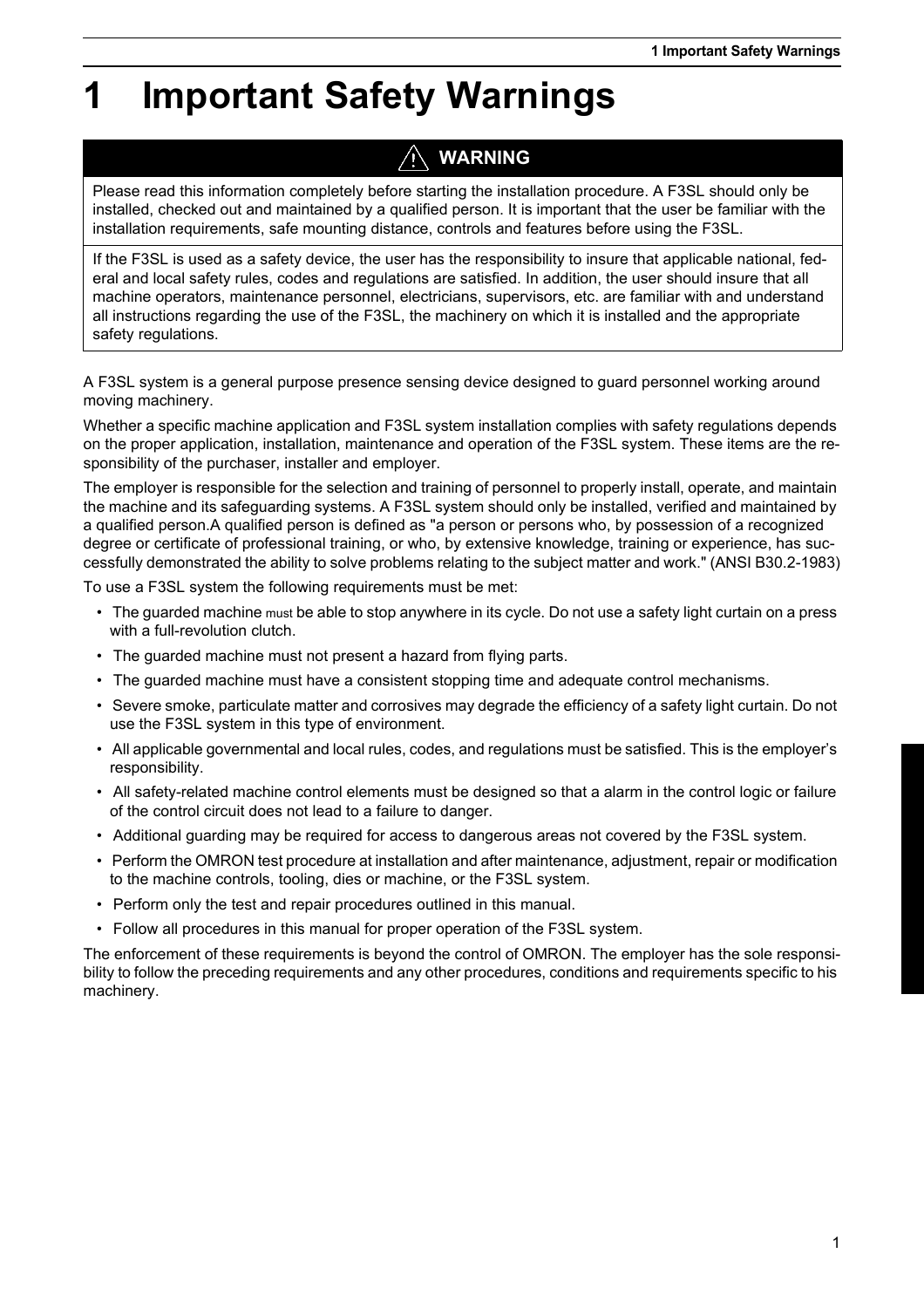# <span id="page-7-2"></span>**2 Theory of Operation**

# <span id="page-7-3"></span><span id="page-7-0"></span>**2-1 F3SL System Specifications**

The F3SL is a long-range, single-beam infrared safety light curtain designed for machine perimeter guarding from personal access.A "redundant" microprocessor design combined with extensive fault mode and effects analysis provides safe, control reliable operation.

A F3SL system consists of one emitter and one receiver. No interconnecting cables or separate control enclosure are required.

# <span id="page-7-4"></span><span id="page-7-1"></span>**2-2 Technical Specifications**

| <b>Model</b><br><b>Item</b>                | Model<br>F3SL-<br>A0351<br>P30                                                                                                                                                                                                                                                                                                                  | Model<br>F3SL-<br>A0523<br><b>P30</b>                                                              | Model<br>F3SL-<br>A0700<br>P30 | Model<br>F3SL-<br>A0871<br>P30 | Model<br>F3SL-<br>A1046<br>P30                                                                                                                                                   | Model<br>F3SL-<br>A1219<br><b>P30</b> | Model<br>F3SL-<br>A1394<br>P30 | Model<br>F3SL-<br>A1570<br><b>P30</b> | Model<br>F3SL-<br>A1746<br><b>P30</b> | Model<br>F3SL-<br>A1920<br>P30 | Model<br>F3SL-<br>A2095<br><b>P30</b> |
|--------------------------------------------|-------------------------------------------------------------------------------------------------------------------------------------------------------------------------------------------------------------------------------------------------------------------------------------------------------------------------------------------------|----------------------------------------------------------------------------------------------------|--------------------------------|--------------------------------|----------------------------------------------------------------------------------------------------------------------------------------------------------------------------------|---------------------------------------|--------------------------------|---------------------------------------|---------------------------------------|--------------------------------|---------------------------------------|
| <b>Operating range</b>                     |                                                                                                                                                                                                                                                                                                                                                 | $0.3 - 20$ m                                                                                       |                                |                                |                                                                                                                                                                                  |                                       |                                |                                       |                                       |                                |                                       |
| Optical axis pitch                         | 22 mm                                                                                                                                                                                                                                                                                                                                           |                                                                                                    |                                |                                |                                                                                                                                                                                  |                                       |                                |                                       |                                       |                                |                                       |
| No. of optical axes                        | 16                                                                                                                                                                                                                                                                                                                                              | 24                                                                                                 | 32                             | 40                             | 48                                                                                                                                                                               | 56                                    | 64                             | 72                                    | 80                                    | 88                             | 96                                    |
| <b>Protective Height</b>                   | 351mm                                                                                                                                                                                                                                                                                                                                           | 523mm                                                                                              | 700mm                          | 871mm                          | 1,046mm                                                                                                                                                                          | 1,219mm                               | 1,394mm                        | 1,570mm                               | 1,746mm                               | 1.920mm                        | 2,095mm                               |
| <b>Minimum Object</b><br><b>Resolution</b> |                                                                                                                                                                                                                                                                                                                                                 |                                                                                                    |                                |                                | Opaque object, ø30 mm or more ( ø52/ø74 for floating blanking)                                                                                                                   |                                       |                                |                                       |                                       |                                |                                       |
| <b>Effective Aperture Angle</b>            |                                                                                                                                                                                                                                                                                                                                                 | Emitter and receiver: $\pm 2.5^\circ$ maximum, at operating range longer than 3 m<br>(IEC61496-2). |                                |                                |                                                                                                                                                                                  |                                       |                                |                                       |                                       |                                |                                       |
| <b>Light source (emission</b><br>waveform) |                                                                                                                                                                                                                                                                                                                                                 | Infrared LED (850 nm)                                                                              |                                |                                |                                                                                                                                                                                  |                                       |                                |                                       |                                       |                                |                                       |
| Power supply voltage                       |                                                                                                                                                                                                                                                                                                                                                 |                                                                                                    |                                |                                | 24 VDC±20%, ripple (p-p) 5% or less                                                                                                                                              |                                       |                                |                                       |                                       |                                |                                       |
| Rise time after power<br>ON                |                                                                                                                                                                                                                                                                                                                                                 | Within 3 seconds                                                                                   |                                |                                |                                                                                                                                                                                  |                                       |                                |                                       |                                       |                                |                                       |
| <b>Current consumption</b>                 |                                                                                                                                                                                                                                                                                                                                                 | Receiver: 1.4A max.                                                                                | Emitter: 285 mA max.           |                                |                                                                                                                                                                                  |                                       |                                |                                       |                                       |                                |                                       |
| <b>Control output</b>                      |                                                                                                                                                                                                                                                                                                                                                 |                                                                                                    |                                |                                | PNP transistor output x 2 outputs, load current 500 mA or less (residual voltage<br>2V or less) (excluding voltage drop due to cable extension), ON at light ON.                 |                                       |                                |                                       |                                       |                                |                                       |
| <b>Auxiliary output</b>                    |                                                                                                                                                                                                                                                                                                                                                 |                                                                                                    |                                |                                | Same signal as control output: PNP transistor output x 1 output (non-safety out-<br>put), load current 100 mA (excluding voltage drop due to cable extension)                    |                                       |                                |                                       |                                       |                                |                                       |
| <b>Protective circuit</b>                  | tected.                                                                                                                                                                                                                                                                                                                                         |                                                                                                    |                                |                                | Output load is short-circuit protected, inverted power supply connection is pro-                                                                                                 |                                       |                                |                                       |                                       |                                |                                       |
| <b>Safety related features</b>             | • Start/restart interlock feature [valid/invalid selectable by select switch]<br>• Blanking feature<br>(1) Channel select (fix blanking)<br>(2) Floating blanking<br>(3) No blanking (at ex-factory)<br>Either of the above modes is selectable by the select switch. Blanking beam of<br>(1) is determined by programming button for teaching. |                                                                                                    |                                |                                |                                                                                                                                                                                  |                                       |                                |                                       |                                       |                                |                                       |
| <b>Diagnostic features</b>                 |                                                                                                                                                                                                                                                                                                                                                 |                                                                                                    |                                |                                | • Self-diagnostic feature at power ON<br>• External relay (MPCE) monitoring feature (connect external relay monitor input<br>line to contact b of external relay, 50 mA, 24 VDC) |                                       |                                |                                       |                                       |                                |                                       |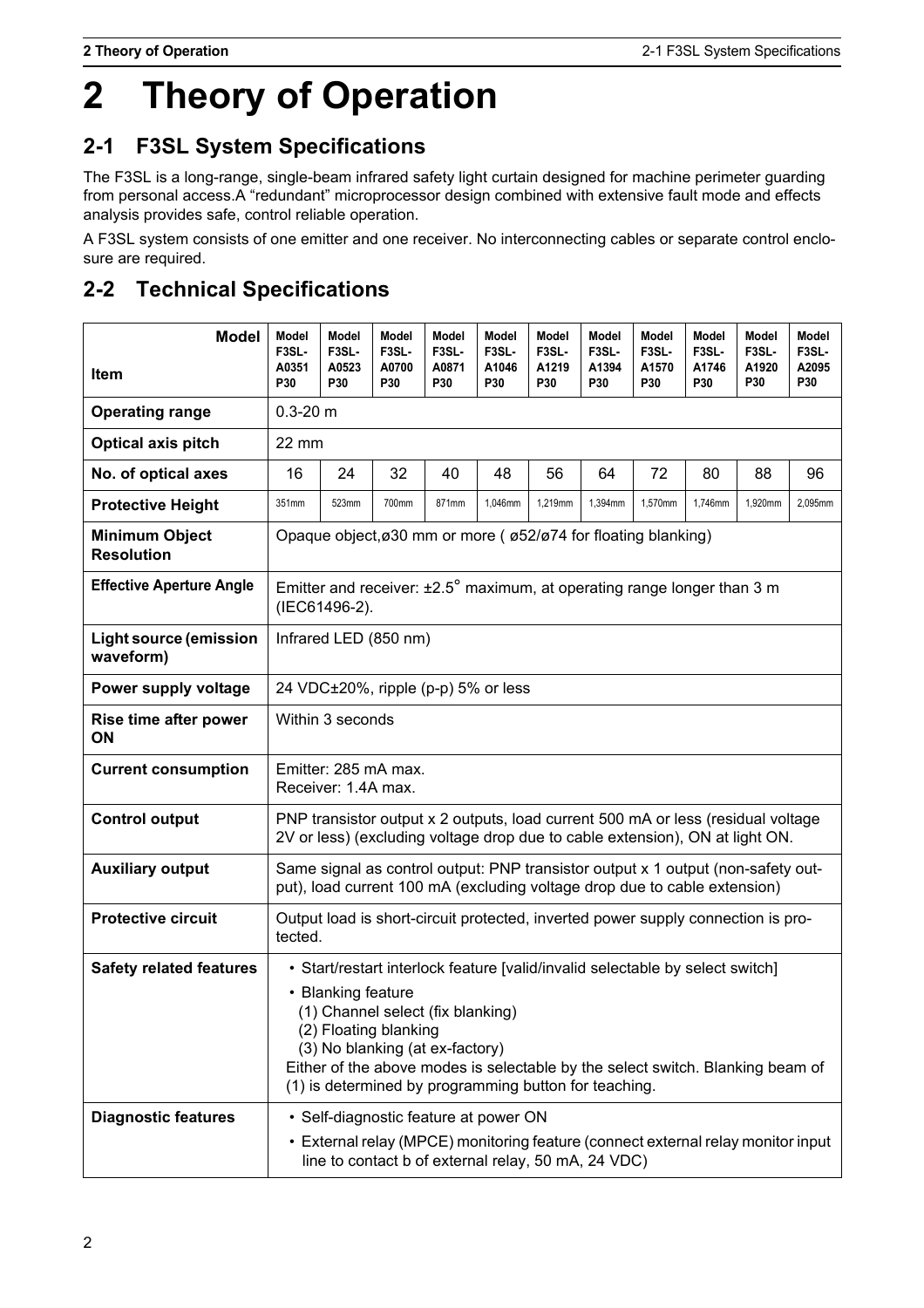|                                                                                                                                       | <b>Model</b>                                                                                                                                                                                              | Model                                                    | Model                                                                               | Model                        | Model                 | Model                                               | Model                                     | Model                 | Model                                                       | Model                              | Model                              | Model                              |
|---------------------------------------------------------------------------------------------------------------------------------------|-----------------------------------------------------------------------------------------------------------------------------------------------------------------------------------------------------------|----------------------------------------------------------|-------------------------------------------------------------------------------------|------------------------------|-----------------------|-----------------------------------------------------|-------------------------------------------|-----------------------|-------------------------------------------------------------|------------------------------------|------------------------------------|------------------------------------|
| <b>Item</b>                                                                                                                           |                                                                                                                                                                                                           | F3SL-<br>A0351<br>P30                                    | F <sub>3</sub> SL-<br>A0523<br>P30                                                  | F3SL-<br>A0700<br><b>P30</b> | F3SL-<br>A0871<br>P30 | F3SL-<br>A1046<br>P30                               | F <sub>3</sub> SL-<br>A1219<br><b>P30</b> | F3SL-<br>A1394<br>P30 | F3SL-<br>A1570<br><b>P30</b>                                | F <sub>3</sub> SL-<br>A1746<br>P30 | F <sub>3</sub> SL-<br>A1920<br>P30 | F <sub>3</sub> SL-<br>A2095<br>P30 |
| Response time (ON-->OFF)                                                                                                              |                                                                                                                                                                                                           |                                                          |                                                                                     | 20 ms or shorter             |                       |                                                     | 25 ms or shorter                          |                       | 30 ms or shorter<br>35 ms or shorter                        |                                    |                                    |                                    |
| <b>Ambient temperature</b>                                                                                                            |                                                                                                                                                                                                           |                                                          |                                                                                     |                              |                       |                                                     |                                           |                       | 0-55°C at operation and storage (non-icing, non-condensing) |                                    |                                    |                                    |
| <b>Ambient humidity</b>                                                                                                               |                                                                                                                                                                                                           |                                                          |                                                                                     |                              |                       | 35-95% RH at operation and storage (non-condensing) |                                           |                       |                                                             |                                    |                                    |                                    |
| <b>Resistance to vibration</b><br>Malfunction and durability: 10-55 Hz, double amplitude 0.7 mm, X, Y and Z-direc-<br>tion, 20 sweeps |                                                                                                                                                                                                           |                                                          |                                                                                     |                              |                       |                                                     |                                           |                       |                                                             |                                    |                                    |                                    |
| <b>Shock resistance</b>                                                                                                               |                                                                                                                                                                                                           |                                                          | Malfunction and durability: 100 m/s <sup>2</sup> , X, Y and Z-direction, 1000 times |                              |                       |                                                     |                                           |                       |                                                             |                                    |                                    |                                    |
| <b>Protective structure</b>                                                                                                           |                                                                                                                                                                                                           |                                                          | IEC60529 IP65                                                                       |                              |                       |                                                     |                                           |                       |                                                             |                                    |                                    |                                    |
| <b>Connecting method</b>                                                                                                              |                                                                                                                                                                                                           | M <sub>12</sub> connector type                           |                                                                                     |                              |                       |                                                     |                                           |                       |                                                             |                                    |                                    |                                    |
| Weight (packaged)                                                                                                                     |                                                                                                                                                                                                           | 11 kg or less                                            |                                                                                     |                              |                       |                                                     |                                           |                       |                                                             |                                    |                                    |                                    |
| <b>Material</b>                                                                                                                       | Case                                                                                                                                                                                                      | Aluminum                                                 |                                                                                     |                              |                       |                                                     |                                           |                       |                                                             |                                    |                                    |                                    |
| <b>Accessories</b>                                                                                                                    | Test rod( $\alpha$ 30), mounting hardware (top, bottom), operating instructions, hexago-<br>nal wrench exclusive for program button access, 2 load resistors for test (10 k $\Omega$ ),<br>2 surge killer |                                                          |                                                                                     |                              |                       |                                                     |                                           |                       |                                                             |                                    |                                    |                                    |
| <b>Applicable standard</b>                                                                                                            |                                                                                                                                                                                                           | IEC(EN)61496-1 TYPE4 ESPE *1<br>IEC61496-2 TYPE4 AOPD *2 |                                                                                     |                              |                       |                                                     |                                           |                       |                                                             |                                    |                                    |                                    |

\*1. ESPE(Electro-Sensitive Protective Equipment)

\*2. AOPD(Active Opto-electronic Protective Devices)

\*Specifications subject to change without notice.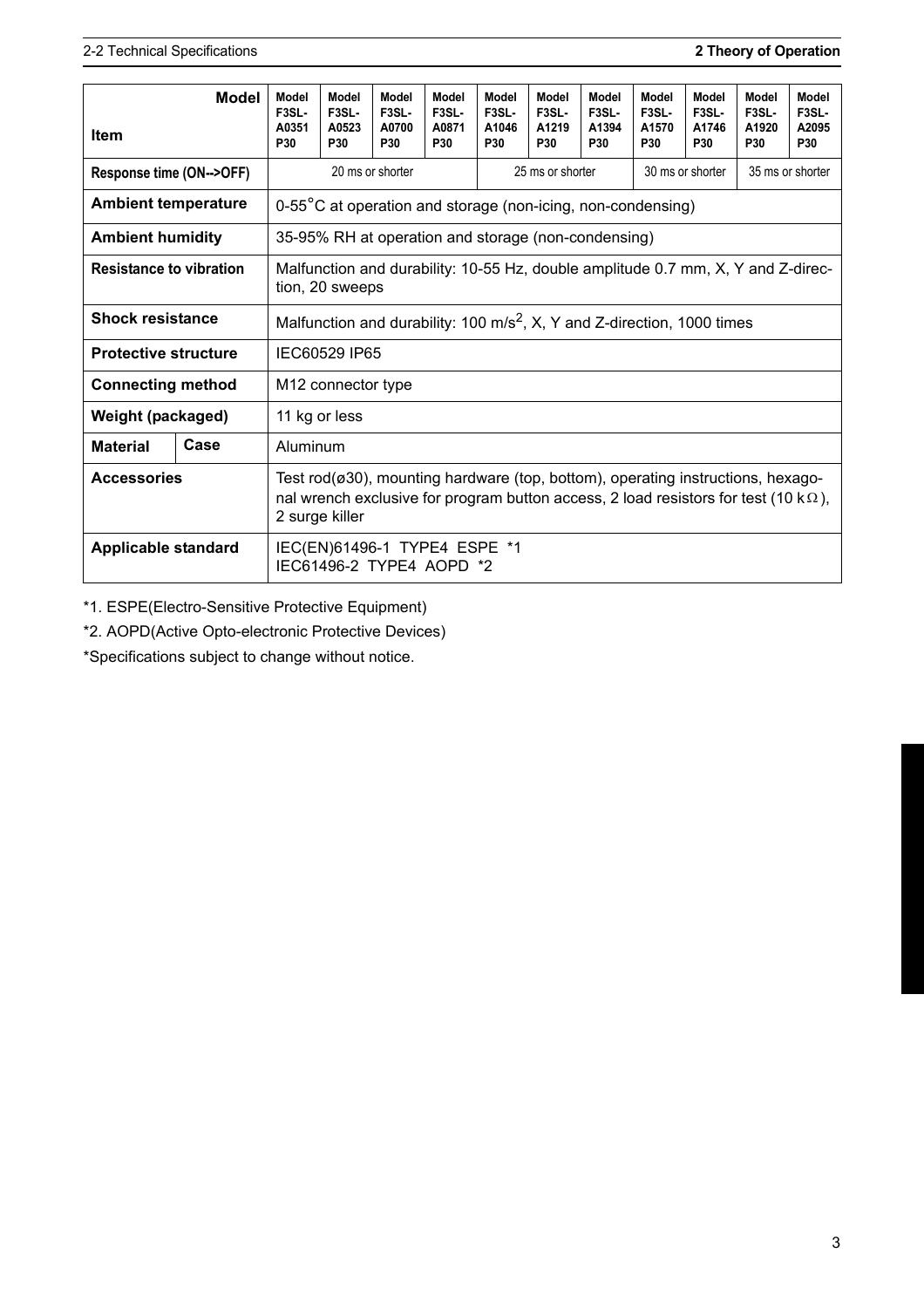# <span id="page-9-0"></span>**3 System Components and Indicators**

<span id="page-9-1"></span>Refer to ["Figure 3-1"](#page-10-0) on page [5](#page-10-0) for the location of the components and indicators listed below.

Table 3-1 System Components Identification

| Chart<br>#   |                                           |                                                                      | Chart<br># |                                    |                                   |  |  |
|--------------|-------------------------------------------|----------------------------------------------------------------------|------------|------------------------------------|-----------------------------------|--|--|
| $\mathsf{C}$ | <b>RECEIVER</b>                           |                                                                      | N          | <b>EMITTER</b>                     |                                   |  |  |
| D            |                                           | Upper Most/Lower Most Beam Indicators - Red                          | $\circ$    |                                    | Status Indicator - Yellow ( S E ) |  |  |
| Е            | switches                                  | Removable End Cap. Access to configuration                           | P          |                                    | <b>Emitter connections</b>        |  |  |
| F            |                                           | Program button (must remove security screw)                          |            | 10                                 | Drain - Shield(Uninsulated) Wire  |  |  |
| G            |                                           | Channel Select or Floating Blanking Indicator -<br>Yellow <b>exp</b> |            | 11                                 | +24VDC - White Wire               |  |  |
| H            |                                           | Interlock or Fault Indicator - Yellow ( $\circ$ )                    |            | $12 \overline{ }$                  | 0VDC(GND) - Brown Wire            |  |  |
| $\mathbf{I}$ |                                           | Machine Stop Indicator - Red $\left(\bigotimes_{\mathcal{F}}\right)$ | Q          | Synchronization Beam               |                                   |  |  |
| J            |                                           | Machine Run Indicator - Green $\blacksquare$                         | R.         | Optical axis                       |                                   |  |  |
| K            |                                           | Receiver connections                                                 | S          | Protective height (detection zone) |                                   |  |  |
|              | $\mathbf{1}$                              | OSSD1 - Orange Wire (see note below)                                 |            |                                    |                                   |  |  |
|              | $\overline{2}$                            | 0VDC(GND) - Brown Wire                                               |            |                                    |                                   |  |  |
|              | 3                                         | Drain - Shield(Uninsulated) Wire                                     |            |                                    |                                   |  |  |
|              | 4                                         | +24VDC - White Wire                                                  |            |                                    |                                   |  |  |
|              | 5                                         | Auxiliary Out - Violet Wire                                          |            |                                    |                                   |  |  |
|              | 6                                         | MPCE - Pink Wire                                                     |            |                                    |                                   |  |  |
|              | $\overline{7}$                            | Start - Gray Wire                                                    |            |                                    |                                   |  |  |
|              | 8<br>OSSD2 - Yellow Wire (see note below) |                                                                      |            |                                    |                                   |  |  |
| L            | Inside Receiver End Cap                   |                                                                      |            |                                    |                                   |  |  |
|              | Switch B<br>B                             |                                                                      |            |                                    |                                   |  |  |
|              | A                                         | Switch A                                                             |            |                                    |                                   |  |  |
|              | M                                         | Connector                                                            |            |                                    |                                   |  |  |

**Note:** OSSD outputs must have a minimum load or the F3SL system will enter an alarm condition. For the purpose of testing prior to final installation, this load can be supplied by a 10K ohm resistor (included in documentation kit). See [Figure 7-1](#page-18-3) for details.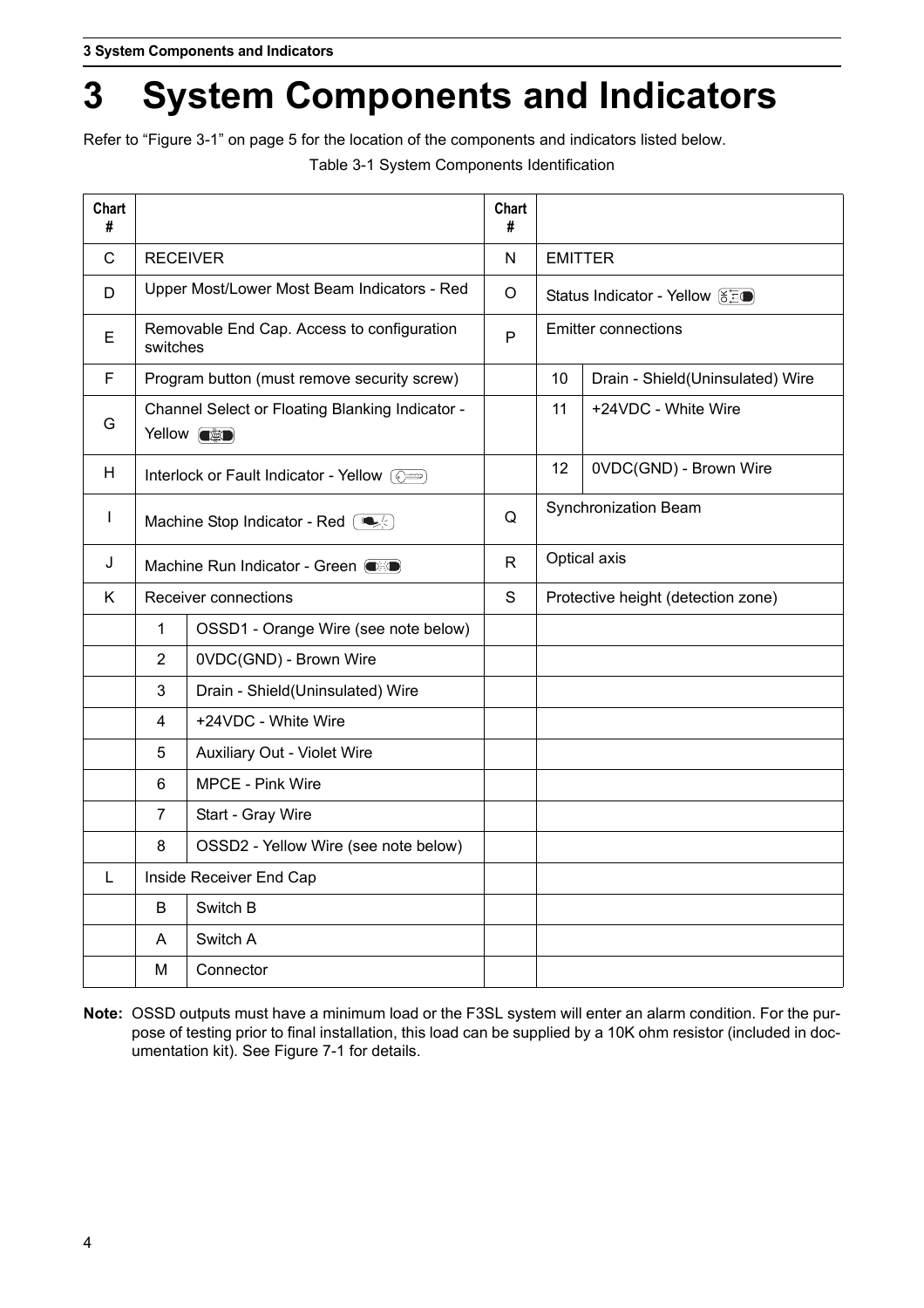<span id="page-10-0"></span>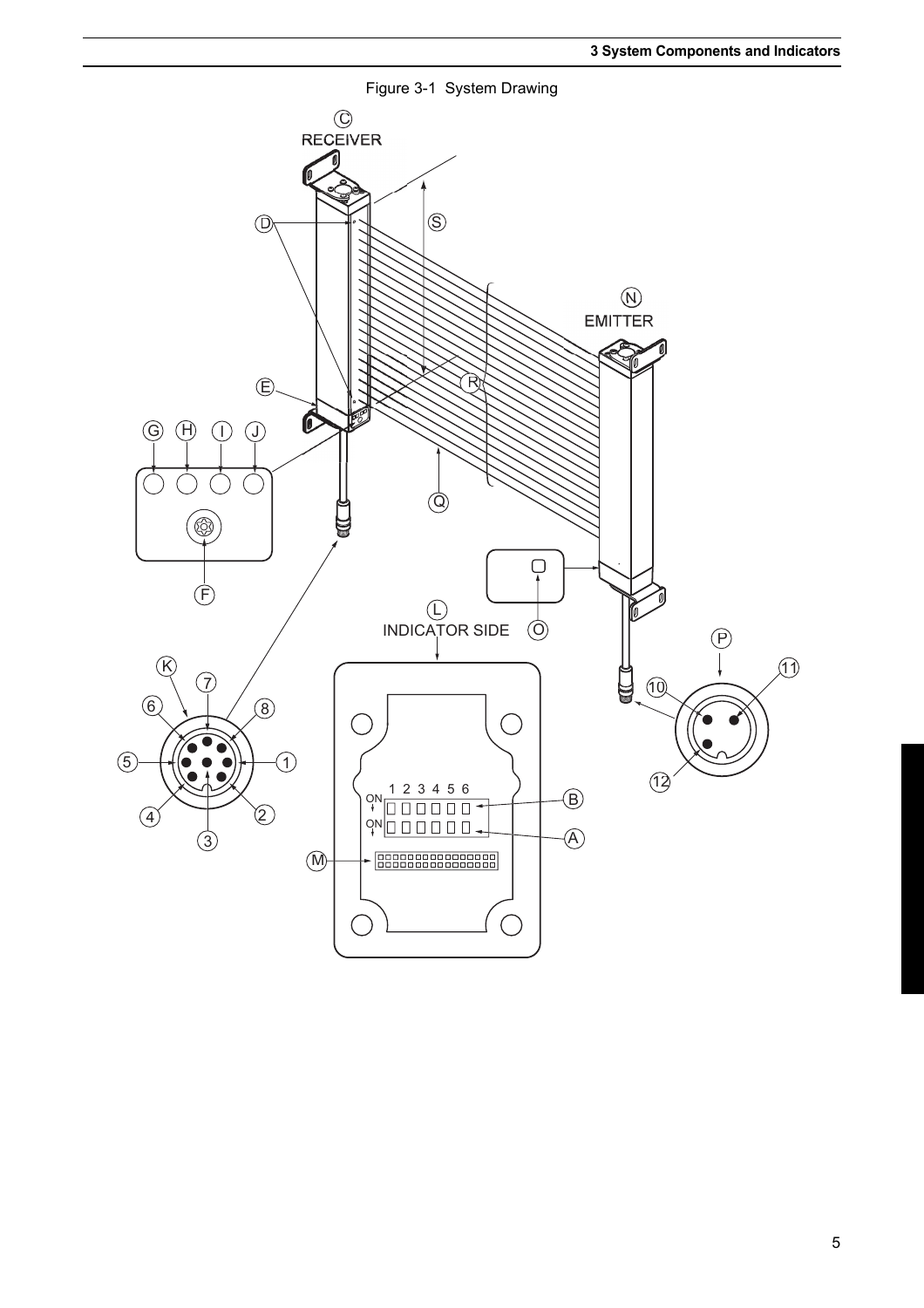# <span id="page-11-0"></span>**4 System Operation**

A F3SL system is a microprocessor-controlled, infrared transmitted-beam safety light curtain. The system consists of a receiver assembly and a emitter assembly. The receiver and emitter assemblies are not physically interconnected.

F3SL system is often used where personnel protection is required. Typical applications include robotic work cells, filter presses, injection molders, food processing equipment and automated assembly equipment.

# <span id="page-11-1"></span>**4-1 Operating States**

The operating condition of a F3SL system is described in terms of states. The following operating states exist for the F3SL system.

#### <span id="page-11-2"></span>**4-1-1 Machine Run**

The two receiver safety outputs are in the ON state, the green machine run indicator is lit, and the auxiliary output is in a state consistent with its configuration. See [Section 7-2](#page-18-4) on page [13.](#page-18-4) The protected machine is allowed to operate. Pressing and releasing the start button has no effect.

#### <span id="page-11-3"></span>**4-1-2 Machine Stop**  $\overline{\phantom{a}}$

The two receiver safety outputs are in the OFF state, the red machine stop indicator is lit, and the auxiliary output is in the follow state consisitent with the safety outputs. See [Section 7-2](#page-18-4) on page [13](#page-18-4). The protected machine is not allowed to operate.

#### <span id="page-11-4"></span>**4-1-3 Interlock**

The two receiver safety outputs are in the OFF state, the red machine stop indicator and yellow interlock indicator are lit. The auxiliary output is in the follow state consisitent with the safety outputs. See [Section 7-2](#page-18-4) on page [13.](#page-18-4) The interlock state does not allow the protected machine to operate until the detection zone is clear of obstructions and the start button is pressed and released.

#### <span id="page-11-5"></span>**4-1-4 Alarm**

The two receiver safety outputs are in the OFF state, the red machine stop indicator is lit, the yellow interlock indicator is flashing, and the auxiliary output is in the OFF state. The alarm state does not allow the protected machine to operate. The primary difference between alarm and interlock is that the F3SL system will remain in the alarm state until the alarm is corrected, regardless of power cycling or an external start button press and release.

### <span id="page-11-6"></span>**4-2 Operating Modes**

System operating modes determine the start-up and operating behavior of a F3SL system. Operating mode definitions rely on the operating states presented above. Operating mode selection is performed via configuration switches in the removable cap on the bottom of the receiver.

**Note:** If internal alarms are detected by the F3SL system during power-up or operation, it will enter the alarm state with its safety outputs in the OFF state.

#### <span id="page-11-7"></span>**4-2-1 Automatic Start**

A F3SL system will power-up with its safety and auxiliary outputs OFF, and, if the detection zone is not obstructed, enter the machine run state. In this state, when an object is sensed entering the detection zone, the F3SL system will change from machine run to machine stop and remain in this state until the obstruction is removed. Once the detection zone is clear, the F3SL system will automatically change from machine stop to machine run.

#### <span id="page-11-8"></span>**4-2-2 Start Interlock**

The F3SL system will power-up with its safety outputs OFF, and, if no alarms are detected, enter the interlock state. To enter the machine run state, the detection zone must be clear (or an Exact Channel Select pattern satisfied), and then the operator must press and release the Start button. In the machine run state, when an object is sensed entering the detection zone the F3SL system will change from machine run to machine stop. Once the detection zone is clear, the F3SL system will automatically change from machine stop to machine run.

#### <span id="page-11-9"></span>**4-2-3 Start/Restart Interlock**

A F3SL system will power-up with its safety outputs OFF, and, if no alarms are detected, enter the interlock state. To enter the machine run state, the detection zone must be clear (or an Exact Channel Select pattern satisfied),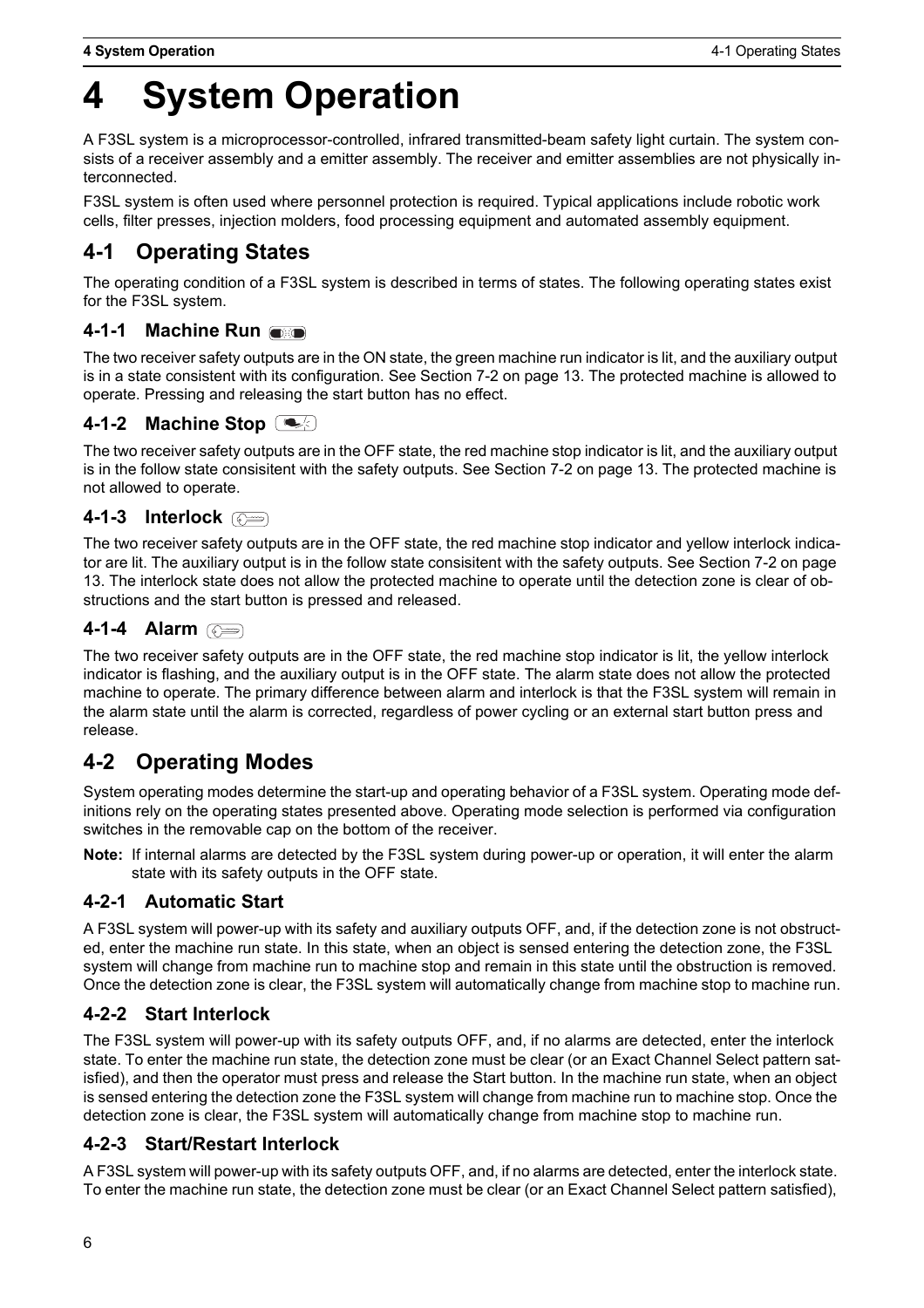and then the operator must press and release the Start button. In the machine run state, when an object is sensed entering the detection zone the F3SL system will change from machine run to interlock. The F3SL system will remain in the interlock state even after the obstruction is removed from the detection zone. To enter the machine run state, the operator must press and release the start button. If any obstruction is present in the detection zone when the start button is pressed and released, the F3SL system will remain in the interlock state.

**Note:** The definitions above mention a start button. See [Section 10–](#page-27-2)"[Connecting To The Machine Control Cir](#page-27-2)[cuit](#page-27-2)" for wiring of the start button.

#### **WARNING**

Perimeter guarding installations must not allow a machine or robot to restart automatically. Use a start switch placed outside and within view of the hazardous area.

### <span id="page-12-0"></span>**4-3 Operating Mode Selection**

Operating mode is selected by setting positions 1 and 2 of Switches A and B, located inside the receiver end cap. Refer to [Table 4-1](#page-12-1). Any mismatch between the settings of Switch A and B will result in an alarm condition. To access Switches A and B, remove the four captive screws which secure the largest receiver end cap. Set these switches before mounting the recieiver.

#### **WARNING**

Disconnect power before removing end caps.

<span id="page-12-1"></span>

|                                   | <b>SWITCH A</b> |     | <b>SWITCH B</b> |     |
|-----------------------------------|-----------------|-----|-----------------|-----|
| <b>OPERATING MODE</b>             |                 |     |                 |     |
| Automatic Start (default setting) | ON              | ON  | ON              | ON  |
| Start interlock                   | <b>OFF</b>      | ON  | OFF             | ON  |
| Start/Restart interlock           | OFF             | OFF | OFF             | OFF |
| Not Allowed                       | ΟN              | OFF | ON              | OFF |

#### Table 4-1 Operating Mode Switch Settings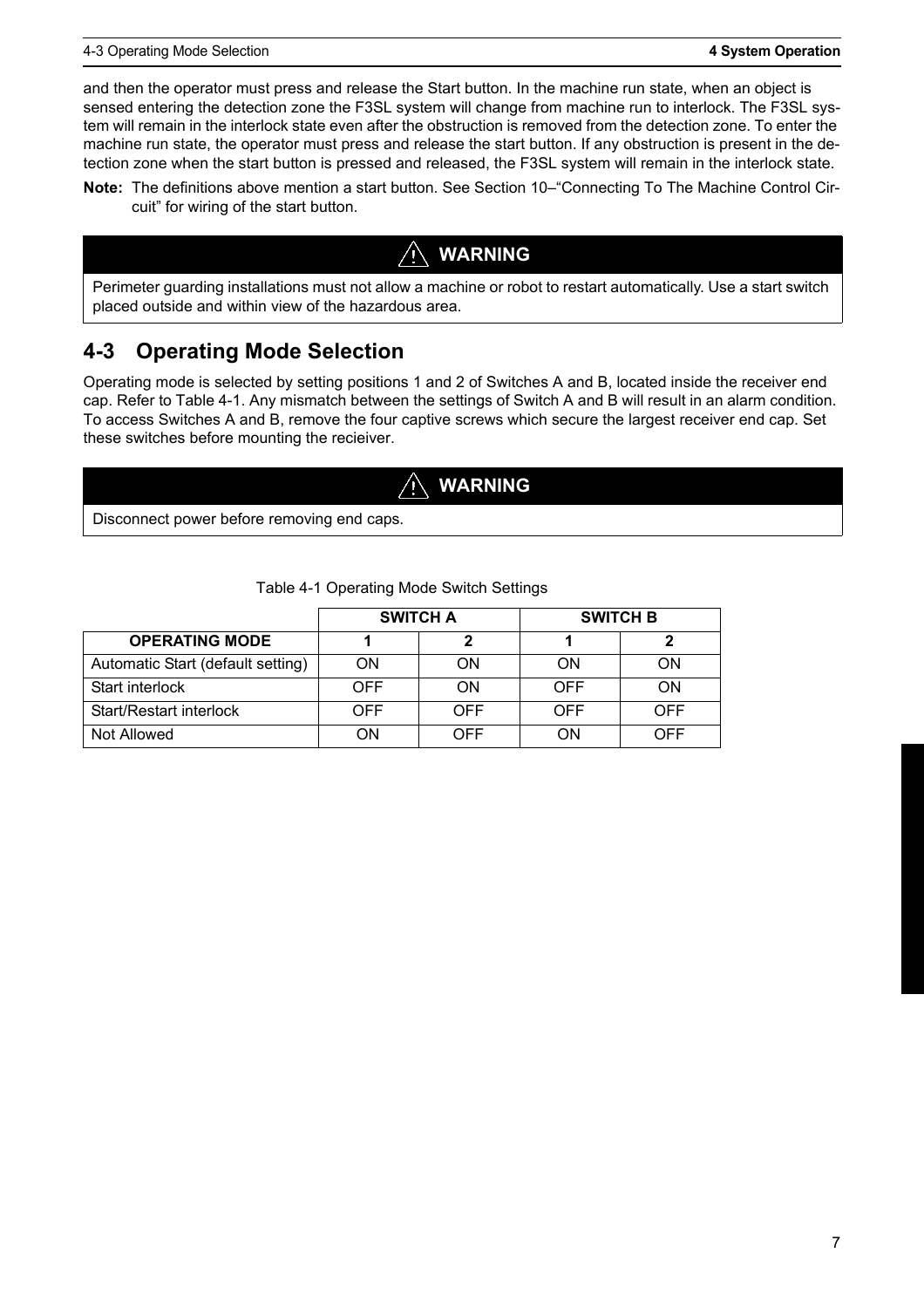# <span id="page-13-0"></span>**5 Detection Options**

#### **WARNING** 'N

Use of Exact Channel Select and/or Floating Blanking will make the F3SL system less sensitive to objects in the detection zone. Improper use of either can result in severe injury to personnel. Exact Channel Select may require a hard barrier guard (see "[9-2-1 Additional Guarding"](#page-24-3) on page [19\)](#page-24-3), Exact Channel Select or Floating Blanking may require an increase in the safety distance. Read the following section carefully.

# <span id="page-13-1"></span>**5-1 Exact Channel Select (ECS)**

ECS disables selected, fixed areas of the detection zone by masking off specific, fixed beam locations. ECS is helpful when stationary objects such as tooling and fixtures permanently obstruct a portion of the detection zone.

ECS requires that any portion of the detection zone which is blocked remain blocked. If the obstruction is removed the F3SL system will enter a machine stop state. The synchronization beam (the beam nearest to the cable) cannot be selected. Also, one additional beam must remain unblocked. A channel is defined as one emitter/receiver pair or "beam".

See ["Table 5-1 System Response to Exact Channel Select" on page 8](#page-13-3) for a diagram of F3SL system response during operation with ECS active.

<span id="page-13-3"></span>

| <b>Status</b>                    | Channel Select   Exact Channel Select   Exact Channel Select   Exact Channel Select   Exact Channel Select   Exact Channel Select  <br><b>Inactive</b> | <b>Inactive</b> | <b>Active</b> | <b>Active</b> | <b>Active</b> |
|----------------------------------|--------------------------------------------------------------------------------------------------------------------------------------------------------|-----------------|---------------|---------------|---------------|
| <b>Channel 1</b>                 |                                                                                                                                                        |                 |               | ⊠             |               |
| <b>Channel 2</b>                 |                                                                                                                                                        |                 | 溪             | 溪             | 溪             |
| <b>Channel 3</b>                 |                                                                                                                                                        | ⊠               | 溪             | 溪             |               |
| <b>Channel 4</b>                 |                                                                                                                                                        |                 | 溪             | 溪             | 溪             |
| Channel 5                        |                                                                                                                                                        |                 |               |               |               |
| <b>System</b><br><b>Response</b> | machine run                                                                                                                                            | machine stop    | machine run   | machine stop  | machine stop  |

Table 5-1 System Response to Exact Channel Select

# <span id="page-13-2"></span>**5-2 Floating Blanking**

Up to two channels can be disabled at any location in the detection zone (except for the synchronization beam) without the F3SL system going to the machine stop state. The disabled channels are not fixed at a single location but "float" through the detection zone.

See [Table 5-2](#page-14-1) for a diagram of F3SL system response during operation with Floating Blanking active.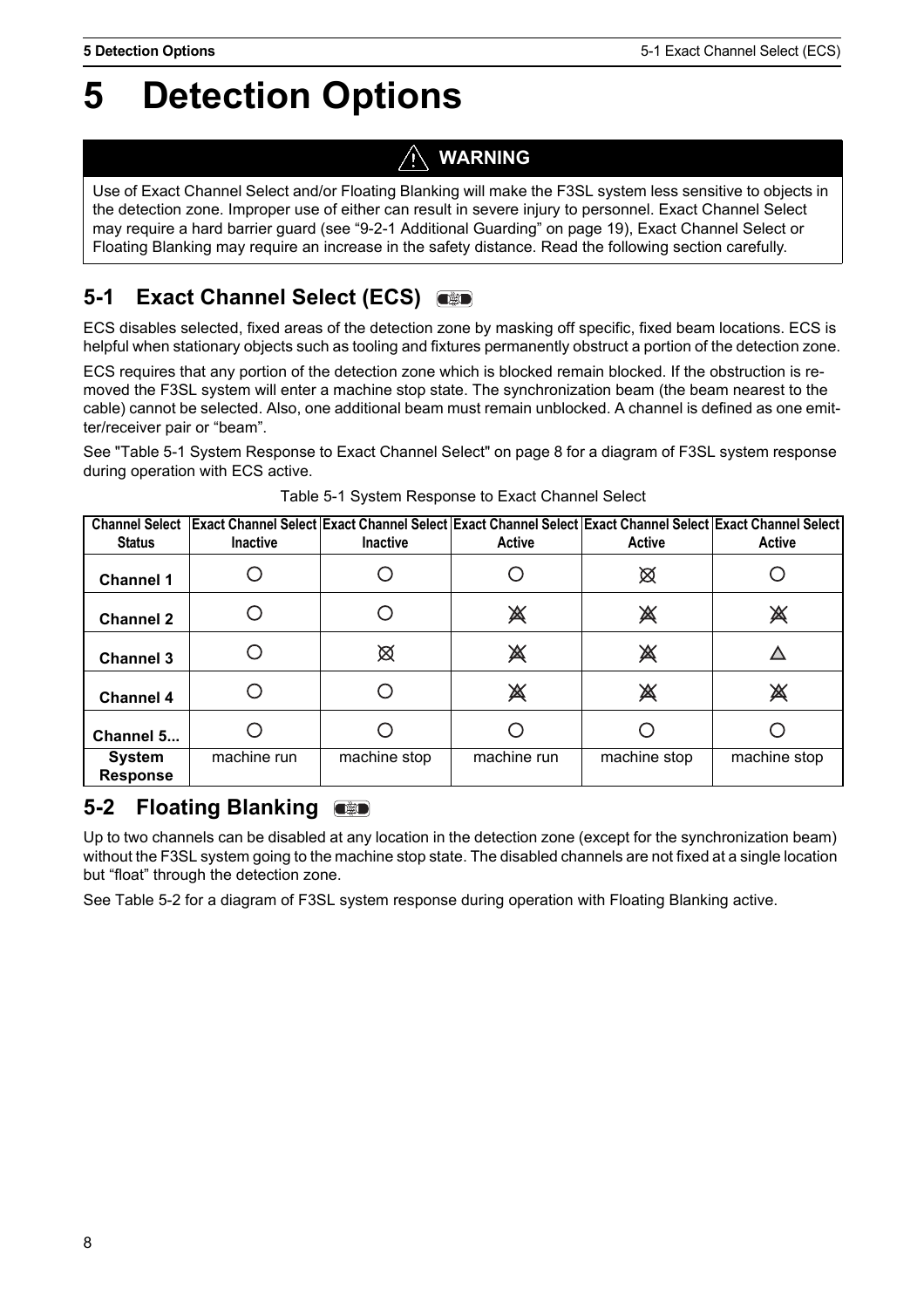<span id="page-14-1"></span>

|                        | Floating<br>Blanking<br>Inactive | Channel<br>Floating<br>Blanking<br>Active   | Channel<br>Floating<br>Blanking<br>Active | Channel<br>Floating<br>Blanking<br>Active | Channel<br>Floating<br>Blanking<br>Active    | 2<br>Channel<br>Floating<br>Blanking<br>Active | $\overline{2}$<br>Channel<br>Floating<br>Blanking<br>Active | $\overline{2}$<br>Channel<br>Floating<br>Blanking<br>Active | 2<br>Channel<br>Floating<br>Blanking<br>Active | 2<br>Channel<br>Floating<br>Blanking<br>Active | $\overline{2}$<br>Channel<br>Floating<br>Blanking<br>Active | $\overline{c}$<br>Channel<br>Floating<br>Blanking<br>Active |
|------------------------|----------------------------------|---------------------------------------------|-------------------------------------------|-------------------------------------------|----------------------------------------------|------------------------------------------------|-------------------------------------------------------------|-------------------------------------------------------------|------------------------------------------------|------------------------------------------------|-------------------------------------------------------------|-------------------------------------------------------------|
| Channel 1              | ◯                                | $\left(\begin{array}{c} \end{array}\right)$ | ◯                                         | ∩                                         | ◯                                            | ∩                                              | ∩                                                           | ◯                                                           | O                                              | ◯                                              | ∩                                                           | ⊠                                                           |
| Channel 2              | O                                | ( )                                         | О                                         | ⊠                                         | ⊠                                            | O                                              | ( )                                                         | ⊠                                                           | ⊠                                              | ⊠                                              | ⊠                                                           | ∩                                                           |
| Channel 3              | ⊠                                | С                                           | ⊠                                         | ⊠                                         | С                                            | Ο                                              | ⊠                                                           | ⊠                                                           | $\bigcirc$                                     | ⊠                                              | О                                                           | ⊠                                                           |
| Channel 4              | $\bigcirc$                       | ( )                                         | ∩                                         | ∩                                         | ⊠                                            | ∩                                              | ∩                                                           | С                                                           | ⊠                                              | ⊠                                              | ⊠                                                           | ◯                                                           |
| Channel 5              | ∩                                | ◯                                           | ∩                                         | ∩                                         | ◯                                            | ∩                                              | ∩                                                           | С                                                           | ∩                                              | ∩                                              | ⊠                                                           | ⊠                                                           |
| <b>System Response</b> | Exception<br>machine stop        | 0<br>Exceptions<br>machine<br>run           | Exception<br>machine<br>run               | $\overline{c}$<br>Exceptions              | 2<br>Exceptions<br>machine stop machine stop | 0<br>Exceptions<br>machine<br>run              | Exception<br>machine<br>run                                 | 2<br>Exceptions<br>machine<br>run                           | 2<br>Exceptions<br>machine<br>run              | 3<br>Exceptions                                | 3<br>Exceptions                                             | 3<br>Exceptions<br>machine stop machine stop machine stop   |

Table 5-2 System Response to Floating Blanking

Table 5-3 Icon Key for Tables 5-1 and 5-2

| Symbol | <b>Description</b>                                                    |
|--------|-----------------------------------------------------------------------|
|        | = Optical channel is not blocked.                                     |
| ⊠      | = Optical channel is blocked.                                         |
|        | = Optical channel is selected by Exact Channel Select.                |
| 溪      | = Optical channel is selected by Exact Channel Select and is blocked. |

## <span id="page-14-0"></span>**5-3 Using Exact Channel Select with Floating Blanking**

#### **WARNING**

Using Exact Channel Select with Floating Blanking is an advanced feature. All situations which may occur to the F3SL system detection zone must be carefully considered. The F3SL system may be less sensitive to objects in the detection zone. The safety distance must be increased. Failure to do so may cause serious injury.

To prevent a hand or other objects to enter the channel-selected part, provide a physical guard such as a fence.

When both Exact Channel Select and Floating Blanking are selected, the floating channels are allowed to occur anywhere within the detection zone (except for the beam nearest the cable), even within the area selected by Exact Channel Select. In these areas, a channel that should normally be blocked is allowed to be clear.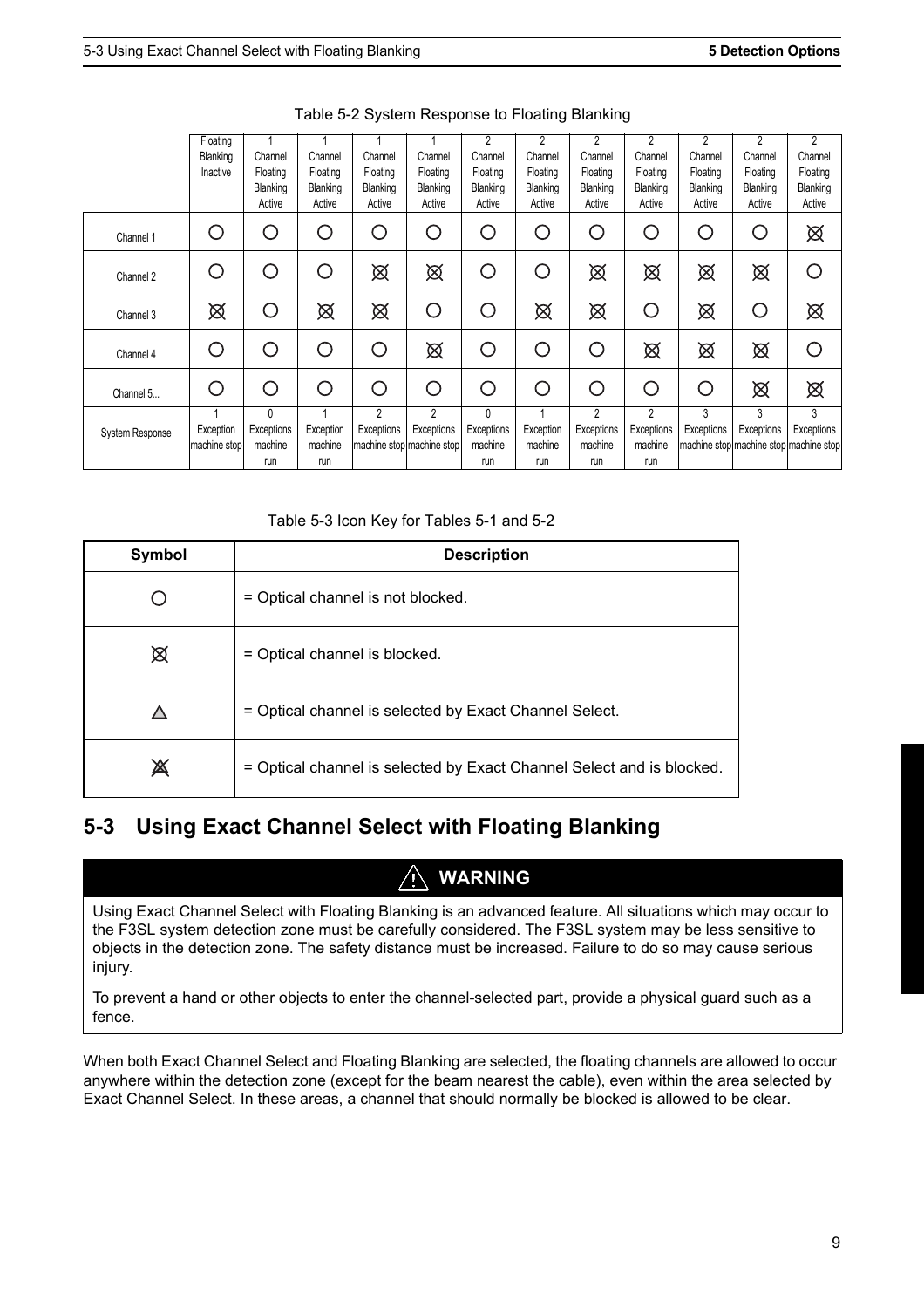#### <span id="page-15-3"></span><span id="page-15-0"></span>**5-3-1 The Effect of Exact Channel Select and Floating Blanking on Minimum Object Resolution**

When Exact Channel Select and/or Floating Blanking is active, the safety distance is affected. Exact Channel Select and Floating Blanking desensitize the light curtain and increase the size of the minimum object detected. The increase is equal to the channel spacing distance for each channel that is disabled.

• A F3SL system with one channel disabled has a minimum object sensitivity of:

30mm + 22mm =52mm (2.05 inches).

• A F3SL system with two channel disabled has a minimum object sensitivity of:

30mm + 22mm + 22mm =74mm (2.91 inches).

If the size of the object detected by the F3SL system increases, the minimum safe distance must increase. Use the minimum object sensitivity given in to determine the new figure to use when computing the safety distance.

<span id="page-15-2"></span>

| <b>Total Number of Beams</b><br><b>Disabled by Exact Channel</b><br><b>Select and/or Floating Blanking</b> | <b>Minimum Object Resolution d</b> | <b>Depth Penetration Factor, Dpf</b><br>for use with ANSI Formula (Dpf<br>$= 3.4$ (d-7.0) mm) |
|------------------------------------------------------------------------------------------------------------|------------------------------------|-----------------------------------------------------------------------------------------------|
| <b>None</b>                                                                                                | 30 mm (1.18 inches)                | 78.2mm (3.08 inches)                                                                          |
| 1 Beam                                                                                                     | 52 mm (2.05 inches)                | 153.0 mm (6.02 inches)                                                                        |
| 2 Beams                                                                                                    | 74 mm (2.91 inches)                | 227.8 mm (8.97 inches)                                                                        |
| 3 Beams                                                                                                    | 96 mm (3.78 inches)                | 302.6 mm (11.91 inches)                                                                       |
| 4 Beams                                                                                                    | 118 mm (4.65 inches)               | 377.4 mm (14.86 inches)                                                                       |
| 5 Beams                                                                                                    | 140 mm (5.51 inches)               | 452.2 mm (17.80 inches)                                                                       |
| etc                                                                                                        |                                    |                                                                                               |

| Table 5-4 Sample and D <sub>pf</sub> Factors |  |
|----------------------------------------------|--|
|----------------------------------------------|--|

#### <span id="page-15-1"></span>**5-4 Activating and Programming Exact Channel Select**

Exact Channel Select is activated by setting position 4 of Switches A and B, located inside the receivere end cap. Refer [Figure 3-1](#page-10-0) and [Table 5-5](#page-16-1). Any mismatch between the settings of Switches A and B will result in a alarm condition. To access Switches A and B, remove the four captive screws which secure the largest receiver end cap. Set these switches before mounting the receiver.

## **WARNING**

Disconnect power before removing end cap.

To program an ECS pattern, the F3SL system must be in the machine stop state. An ECS pattern is stored by blocking the appropriate area of the detection zone and pressing, then releasing the program button (See [Figure](#page-10-0)  [3-1](#page-10-0) for location).

The F3SL system will then enter the interlock or machine stop condition, regardless of the operating mode. The Start button may be pressed-and-released or power may be cycled to enter the machine run state. Subsequent power cycles will result in operation in accordance with the configured operating mode.

A new ECS pattern is recorded when the system is in the machine stop state with no alarms, the configuration switches are correctly set, and the Program button is pressed and released. If the configuration switches are subsequently set to disable ECS, the stored ECS pattern is cleared.

**Note:** The Program button is accessed by removing a tamper-resistant screw. A wrench which matches this screw is provided in the receiver hardware package. This wrench should be kept under supervisor control. The tamper-resistant screw must be replaced to maintain the environmental integrity of the F3SL system.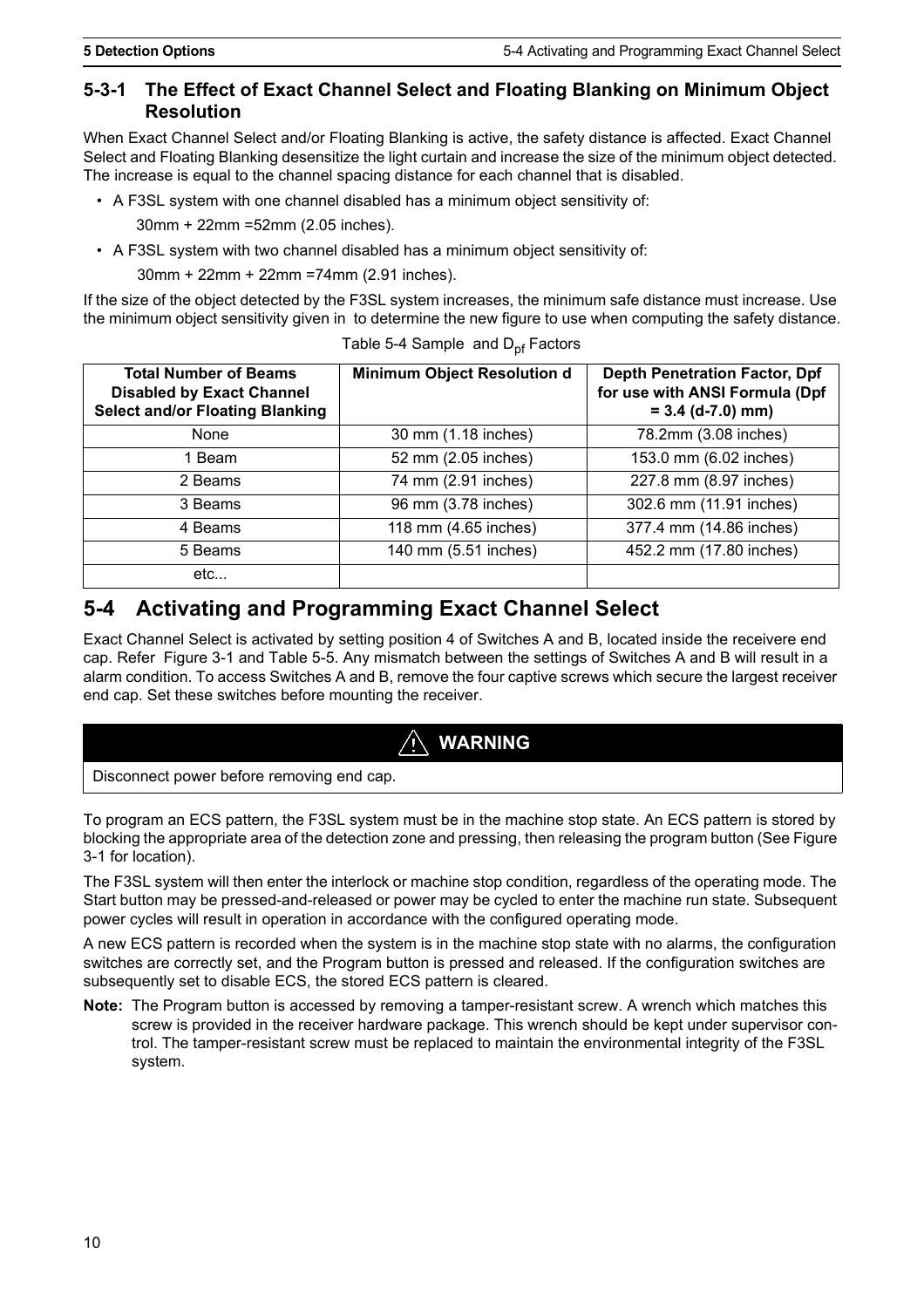<span id="page-16-1"></span>

|                                                    | <b>SWITCH A</b> |            |            | <b>SWITCH B</b> |            |            |
|----------------------------------------------------|-----------------|------------|------------|-----------------|------------|------------|
| <b>OPERATING MODE</b>                              | 4               | 5          | 6          |                 | 5          | 6          |
| <b>Exact Channel Select Active</b>                 | ON              |            |            | ON              |            |            |
| Exact Channel Select Inactive<br>(default setting) | OFF.            |            |            | <b>OFF</b>      |            |            |
| One-channel Floating Blanking Active               |                 | ON         | <b>OFF</b> |                 | ON         | <b>OFF</b> |
| Two-channel Floating Blanking Active               |                 | <b>OFF</b> | ON         |                 | <b>OFF</b> | ON         |
| Floating Blanking Inactive (default setting)       |                 | <b>OFF</b> | OFF.       |                 | <b>OFF</b> | <b>OFF</b> |
| Not Allowed – alarm Condition                      |                 | <b>ON</b>  | <b>ON</b>  |                 | ON         | ON         |

Table 5-5 Detection Option Switch Settings

## <span id="page-16-0"></span>**5-5 Activating Floating Blanking**

Floating Blanking (either one- or two- beam) is activated by setting positions 5 and 6 of Switches A and B located inside the receiver end cap. Refer to [Figure 3-1](#page-10-0) and [Table 5-5.](#page-16-1) Any mismatch between the settings of Switch A and B will result in an alarm condition. To access Switches A and B, remove the four captive screws which secure the largest receiver end cap. Set these switches before mounting the receiver. Use of the program button is not required.

**Note:** When ECS or Floating Blanking is active, the amber ECS/FB Indicator will illuminate to indicate that the F3SL system is operating in a less sensitive state.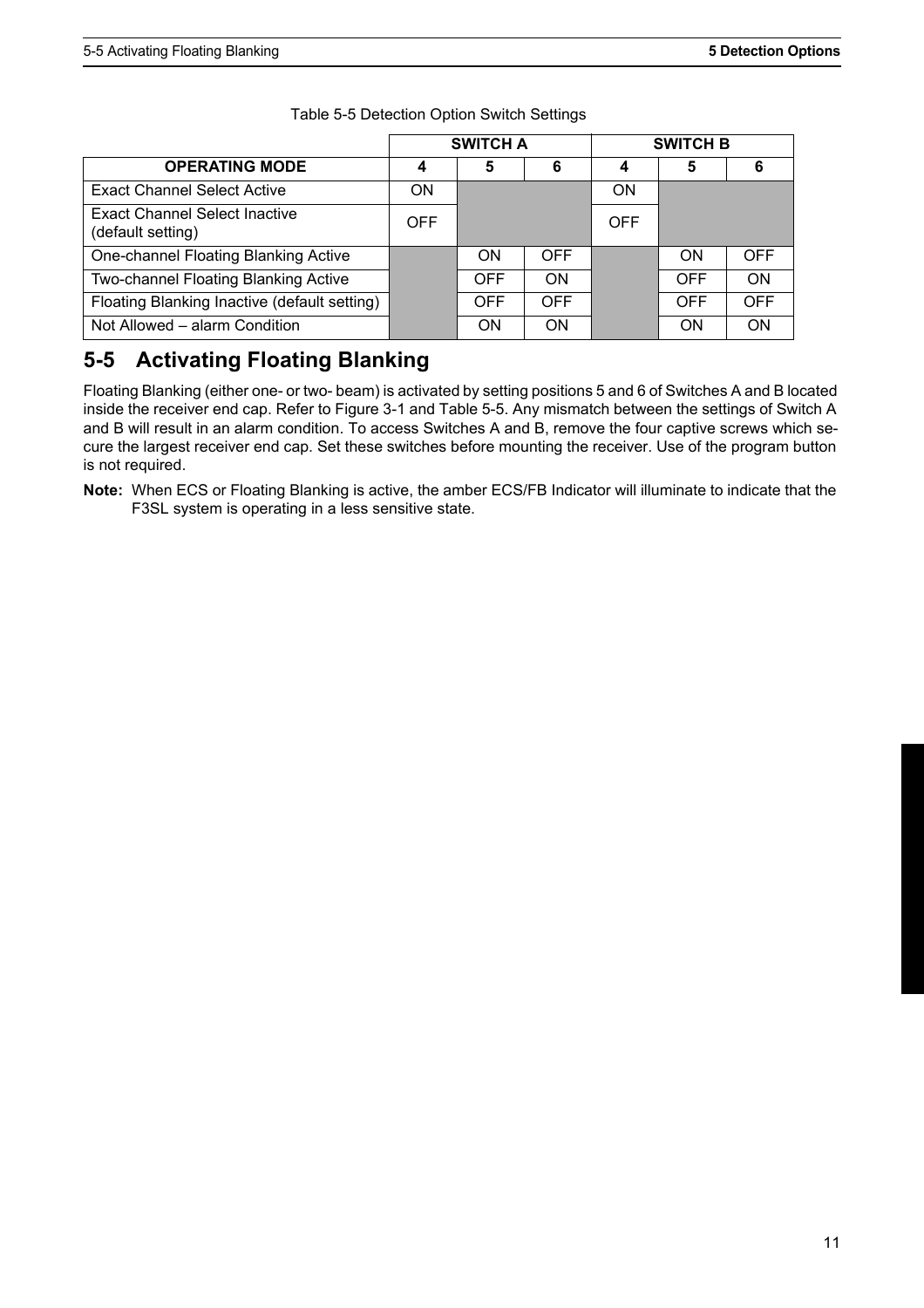# <span id="page-17-0"></span>**6 DIAGNOSTIC AND TEST FEATURES**

## <span id="page-17-6"></span><span id="page-17-1"></span>**6-1 Upper Most/ Lower Most Beam Indicators**

The F3SL system has a visible, red Upper Most/Lower Most Beam Indicators (BI), adjacent to one for upper most and another one for lower most infrared beam. These BI are located on the receiver. The BI will light when the infrared beam fails to meet the conditions necessary for the F3SL system to remain in the machine run state. When the synchronization beam is broken, all BI will light.

BI are not a safety critical component. An BI failure will not cause a alarm condition and the F3SL system will continue to operate.

## <span id="page-17-2"></span>**6-2 Synchronization Beam**

Synchronization between the F3SL system emitter and receiver is optical. The beam closest to the cable connector supplies this signal. When this beam is blocked, the system will enter a machine stop state and both Beam Indicators (BI) will light. When the beam is cleared, the system will resynchronize itself and enter a state consistent with its operating mode.

## <span id="page-17-3"></span>**6-3 Machine Primary Control Element (MPCE) Monitoring**

MPCE monitoring is an important safety function. It monitors the F3SL system interface to the guarded machine and checks to ensure that the control elements are responding correctly to the light curtain and to detect any inconsistency between the two machine MPCE. This is necessary to detect a malfunction within the interface which presents a stop signal from reaching the machine controller.

Connections for MPCE monitoring are made at the receiver. On power-up, the F3SL system looks for an MPCE closed condition. If this is found, it will enter a state consistent with the selected operating mode. When the F3SL system enables its safety outputs, it monitors the MPCE for a closed-to-open transition. This transition must occur within 300 ms or the F3SL system considers the MPCE alarmed. The F3SL system will then enter an alarm state. Additionally, if the MPCE connectors are incorrectly wired, the F3SL system will enter an alarm state.

**Note:** For proper operation of the F3SL system when MPCE is not active, the MPCE input must be wired to the F3SL system ground.

#### <span id="page-17-4"></span>**6-3-1 Activating and Deactivating MPCE Monitoring**

MPCE monitoring is activated by setting position 3 of Switches A and B located inside the receiver end cap. Refer to [Figure 3-1](#page-10-0) and [Table 6-1.](#page-17-5) Any mismatch between the settings of Switches A and B will result in an alarm condition. To access Switches A and B, remove the four captive screws which secure the largest receiver end cap. Set these switches before mounting the receiver.

## **WARNING**

Disconnect power before removing end caps.

<span id="page-17-5"></span>

|                                                       | <b>Switch A</b> | <b>Switch B</b> |
|-------------------------------------------------------|-----------------|-----------------|
| <b>MPCE MONITORING</b><br><b>ACTIVE OR NOT ACTIVE</b> | 3               |                 |
| Active                                                | OFF             | OFF             |
| Not Active (default setting)                          | NΩ              | ωN              |

Table 6-1 MPCE Switch Settings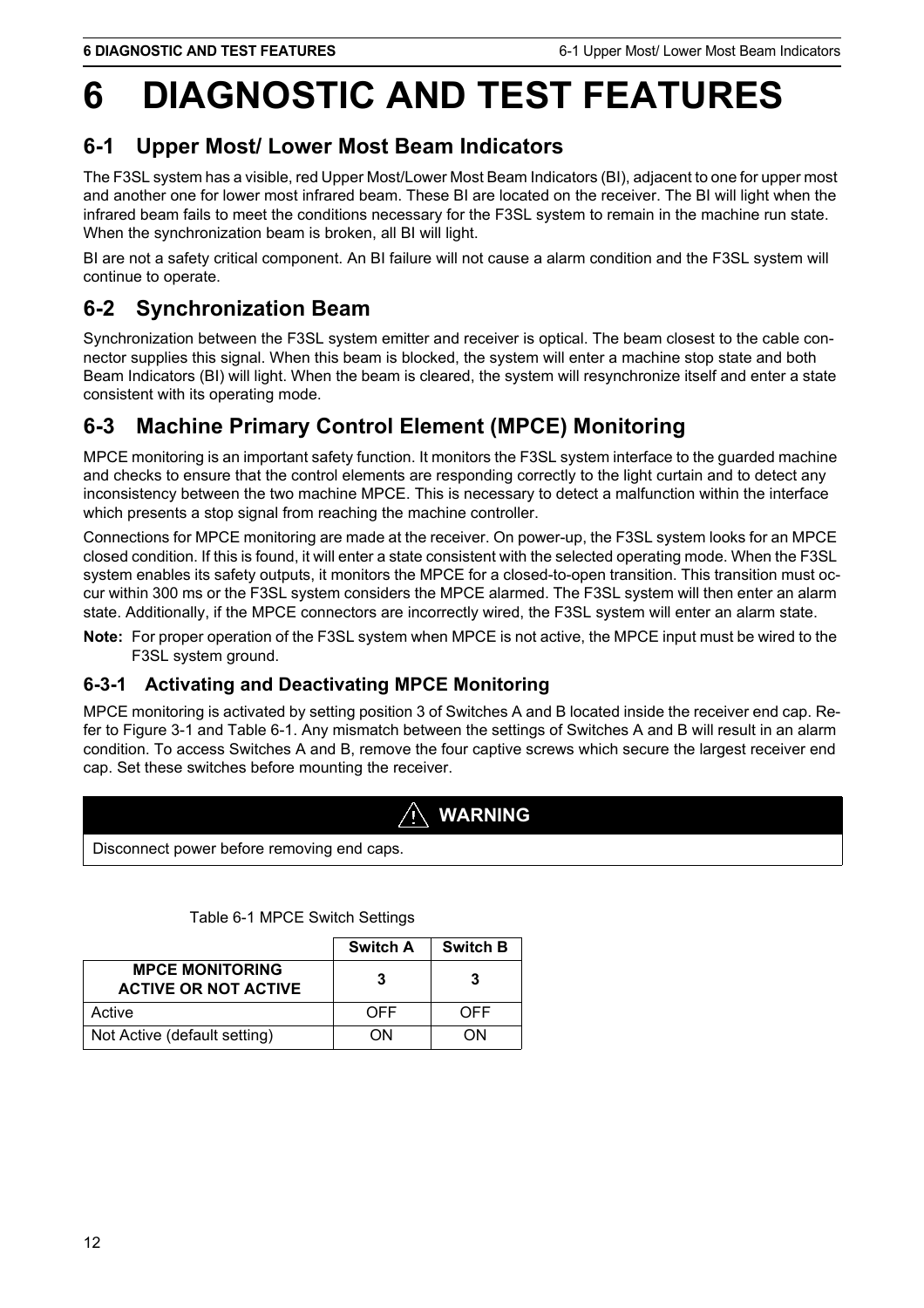# <span id="page-18-1"></span><span id="page-18-0"></span>**7-1 Safety Outputs**

# **WARNING**

This product is designed for use on a 24 VDC, negative ground (protective earth) electrical system only. Never connect the F3SL to a positive ground (protective earth) system. With a positive ground (protective earth) wiring scheme, certain simultaneous shorts of both safety outputs may not be detected and the guarded machine may not stop resulting is severe operator injury.

The F3SL system receiver supplies two independent PNP-type, safety outputs to provide run/stop signals to the guarded machine. In the machine run state, the safety outputs are electrically conducting and source 500 milliamps of current at 24 VDC. In the machine stop state, the outputs are not electrically conducting.

**Note:** The safety outputs must have a minimum load or the F3SL system will enter a alarm condition. For the purpose of testing prior to final installation, this load can be supplied by a 10K ohm resistor (included in documentation kit). See [Figure 7-1](#page-18-3) for details*.*



Figure 7-1 Connection of load to safety outputs for testing.

## <span id="page-18-4"></span><span id="page-18-3"></span><span id="page-18-2"></span>**7-2 Auxiliary Output**

This is not a safety output. F3SL systems suplies one PNP-type auxiliary output.In the on state, this Auxiliary output will source up to 100mA, and will be on when the safety outputs are on. (Follow mode)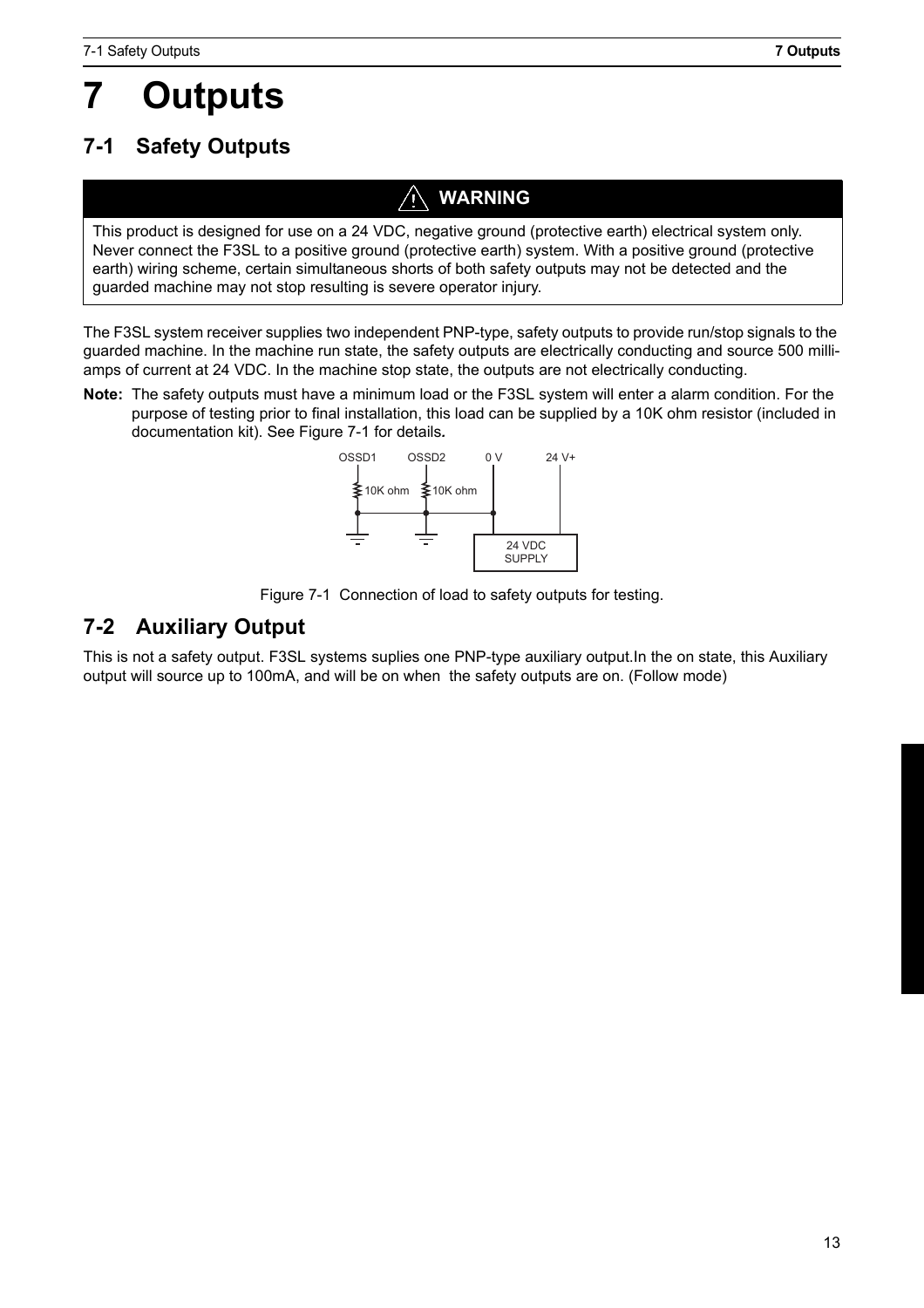# <span id="page-19-0"></span>**8 Safe Mounting Distance**

# **WARNING**

Never install a F3SL system without regard to the safety distance. If the F3SL system is mounted too close to the point of operation hazard, the machine may not stop in time to prevent an operator injury.

A F3SL system must be mounted far enough from the machine danger zone so the machine will stop before a hand or other body part reaches the hazardous area. This distance is called the safety distance. It is a calculated number based on a formula. See [Figure 8-1](#page-19-3) for an illustration of the safety distance.



between the light curtain sensing field and the point of operation hazard (pinch point).



<span id="page-19-3"></span>Regardless of the calculated distance, a F3SL system should never be mounted closer than 5.5 inches (140 mm) from the point of operation hazard. This is required by Table 0-10 in OSHA 1910.217.

### <span id="page-19-1"></span>**8-1 European Safety Distance Formulas**

The following discussion is based on standard EN999:1998 and applies to light curtains used in industrial environments.

#### <span id="page-19-4"></span><span id="page-19-2"></span>**8-1-1 Safety Distance Formula for Systems with a Minimum Object Resolution of 40 mm or Less**

When the minimum object resolution of the system is 40 mm or less, use the following formula:

 $S = (K \times T) + C$ 

where:

S = the minimum distance in millimeters, from the danger zone to the detection point, line, plane or zone.

 $K = 2000$  mm/s

T = the overall system stopping performance in seconds.

 $T = t<sub>m</sub> + t<sub>s</sub>$ 

 $t_m$  = maximum stopping time of the machine is seconds.

 $t_s$  = response time of the safety light curtain in seconds.

This response time is given in [2-2 Technical Specifications.](#page-7-4)

 $C = 8(d-14$  mm), but not less than zero.

d = the minimum object detection of the F3SL system in millimeters.

i.e.:

 $S = (2000 \text{ mm/s} \times T) + 8(d - 14 \text{ mm})$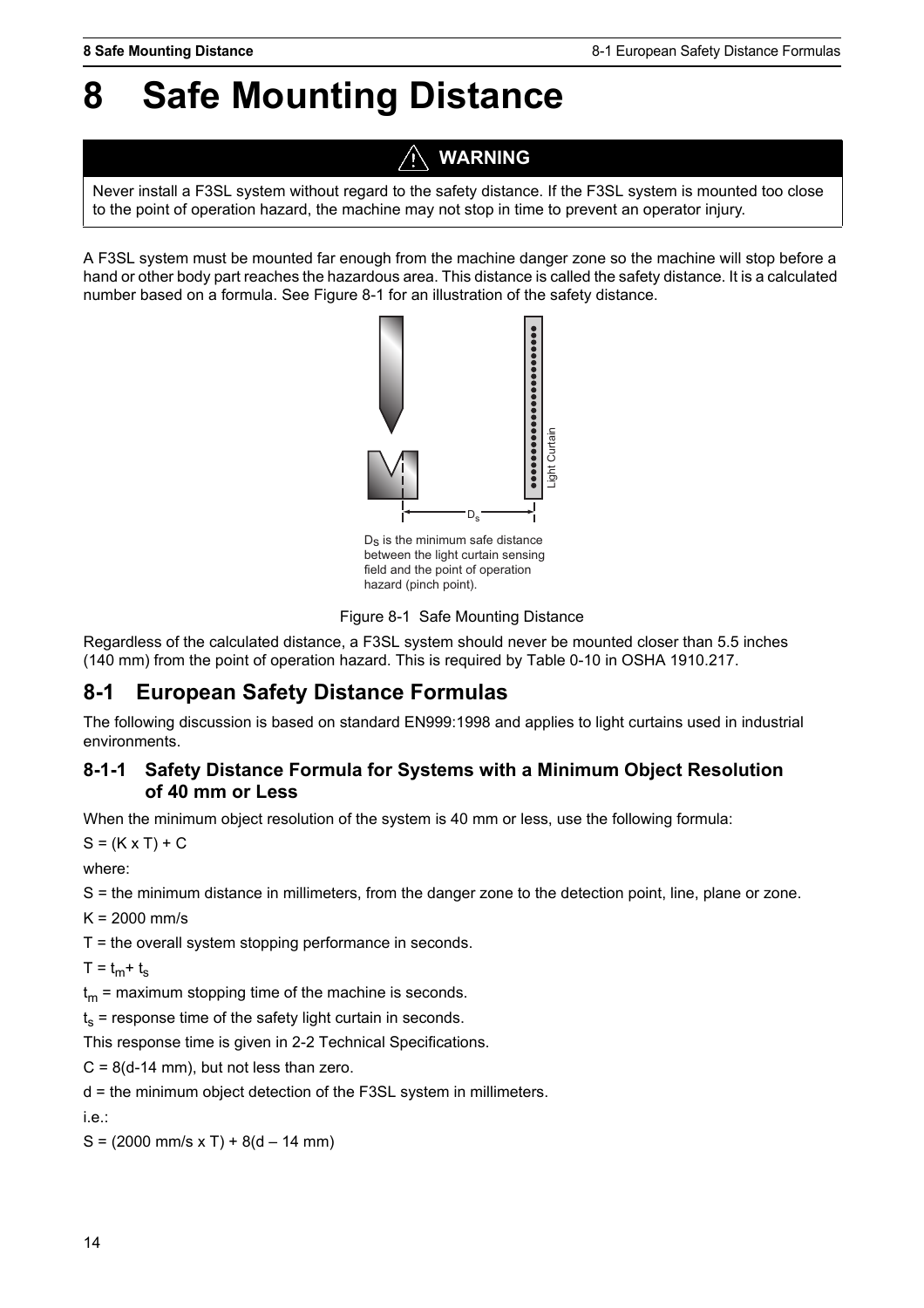<Calculation example>

Under the conditions of  $T_m$ = 0.05<sub>s</sub>, Ts=0.02<sub>s</sub> and d=30 mm,

 $S = 2000$  mm/s x  $(0.05<sub>s</sub>+0.02<sub>s</sub>) + 8$  (30 mm-14 mm)

 $= 268$  mm

This formula applies for all minimum distances of S up to and including 500 mm. The minimum value of S shall not be less than 100 mm.

If S is found to be greater than 500 mm using the formula above, then the formula below can be used. In this case the minimum value of S shall not be less than 500 mm.

<span id="page-20-0"></span> $S = (1600 \text{ mm/s} \times T) + 8(d - 14 \text{ mm})$ 

#### **8-1-2 Safety Distance Formula for Systems with a Minimum Object Resolution Greater Than 40 mm**

When the minimum object resolution of the system is greater than 40 mm, use the following formula:

 $S = (K \times T) + C$ 

where:

S = the minimum distance in millimeters, from the danger zone to the detection point, line, plane or zone.

 $K = 2000$  mm/s

T = the overall system stopping performance in seconds.

 $T = t<sub>m</sub> + t<sub>s</sub>$ 

 $t_m$  = maximum stopping time of the machine is seconds.

 $t_s$  = response time of the safety light curtain in seconds.

This response time is given in [Section 2-2—Technical Specifications.](#page-7-4)

 $C = 850$  mm.

i.e.:

<span id="page-20-1"></span> $S = (1600$ mm x T $) + 850$ mm

#### **8-1-3 Factors Affecting the Safety Distance Formula**

When light curtains are used for machine initiation, their minimum object resolution must be 30 mm or smaller (based on EN 999, other standards may vary). In this case the formula given in [Section 8-1-1](#page-19-4) applices except that the minimum distance S shall be greater than 150 mm./

For parallel approach the formula for C becomes:

 $C = 1200$  mm  $- (0.4 \times H)$ , but not less than 850 mm

<span id="page-20-2"></span> $H =$  the height of the detection zone above the floor in mm.

#### **8-2 US Safe Distance Formulas**

In the United States two formulas exist to properly determine the safety distance. OMRON recommends the formula provided by the American National Standards Institute (ANSI) which incorporates additional factors when compared to the formula required by OSHA.

The ANSI formula given below is for a normal approach to the light curtain.

 $D_s = K \times (T_s + T_c + T_r + T_{bm}) + D_{pf}$ 

Where:

Ds = minimum safety distance, in inches, between the F3SL detection zone and the nearest point of operation hazard.

K = hand speed constant in inches per second. The ANSI standard value is 63 inches/second which assumes the operator starts a hand motion toward the point of operation from rest. According to ANSI B11.19-1990, "The value of the hand speed constant, K, has been determined by various studies and although these studies indicate speeds of 63 in./sec. to over 100 in./sec., they are not considered conclusive determinations. The user should consider all factors, including the physical ability of the operator, when determining the value of K to be used."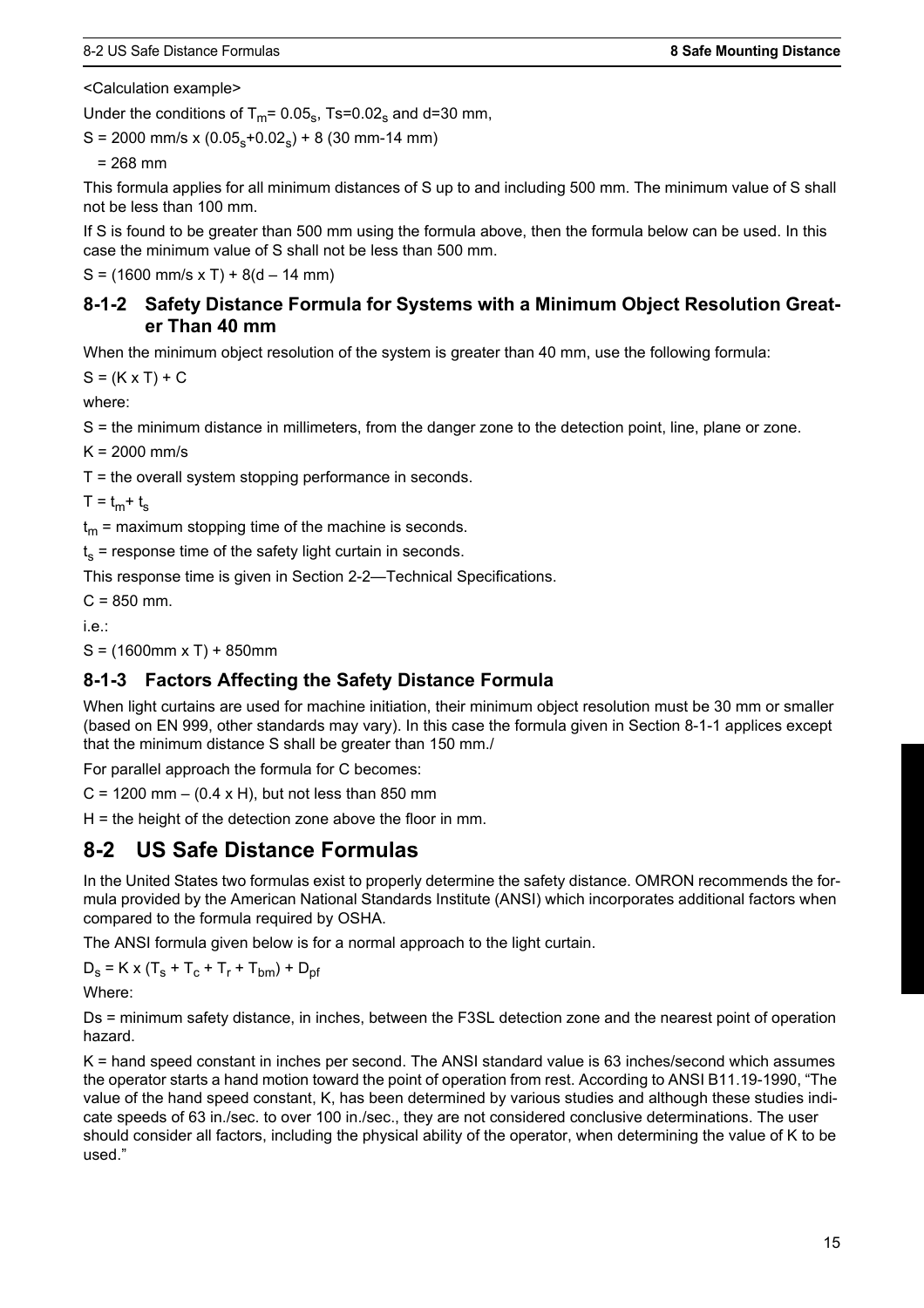$T_s$  = the stop time of the press (or machine) in seconds, measured from the final de-energized control element. Measured at maximum closing velocity.

 $T_c$  = the response time, in seconds, of the press or machine control circuit to activate the machine's brake.

**Note:**  $T_s + T_c$  is usually measured together by a stop time measuring device.

 $T<sub>r</sub>$  = the response time of the F3SL system, in seconds.

This response time is given in [2-2 Technical Specifications](#page-7-4) on page [2.](#page-7-4)

 $T_{bm}$  = the additional stopping time, in seconds, allowed by the brake performance monitor before it detects stop time deterioration.

The  $T_{bm}$  factor allows consideration for brake wear, adding extra stop time allowed by the brake monitor. Therefore,  $T_{bm}$  = Brake monitor set point -  $(T_s + T_c)$ .

**Note:** If the guarded machine is not equipped with a stop time performance monitor, a percentage increase factor should be applied to the stop time of the machine to allow for braking system wear. Contact your machine manufacturer for information.

 $D_{\text{pf}}$  = This is related to the minimum object sensitivity of the F3SL system. By knowing the minimum object sensitivity, S, of the F3SL system,  $D_{\text{nf}}$  is read directly from [Table 5-4](#page-15-2) depending on the F3SL model being installed.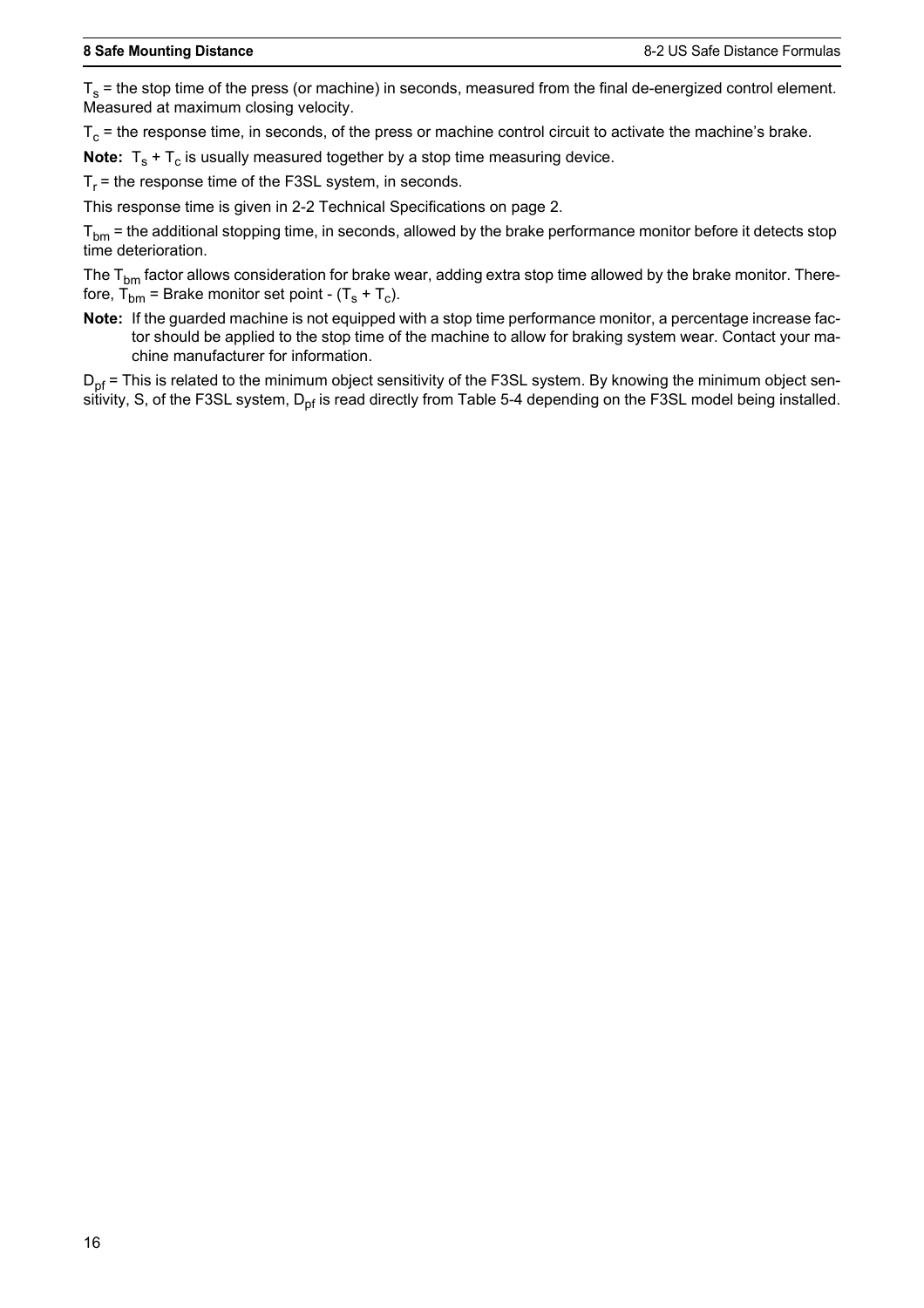# <span id="page-22-0"></span>**9 Installation**

## **WARNING**

Install the F3SL system so as not to be affected by the reflection from the reflective surface. Failure to do so may cause the system undetectable, resulting in severe operator injury.

# <span id="page-22-1"></span>**9-1 Reflective Surface Interference**

A reflective surface adjacent to the detection zone can deflect the optical beam and may cause an obstruction in the zone not to be detected. (See [Figure 9-2](#page-22-2) and [Figure 9-3](#page-23-0).) The reflective surface may be part of the machine, mechanical guard or workpiece. Therefore, a minimum distance (d) must exist between the reflective object and the center line of the F3SL detection zone. The Test Procedure [\(Appendix B\)](#page-33-0) must be used to test for this condition.



Figure 9-1 Correct Mounting Example with Proper Alignment

.The interruption is clearly detected. The reflective object is outside of the beam angle.



Figure 9-2 Unsafe Mounting Example

<span id="page-22-2"></span>The interruption is not detected because of the reflection. The reflective object is inside the beam angle.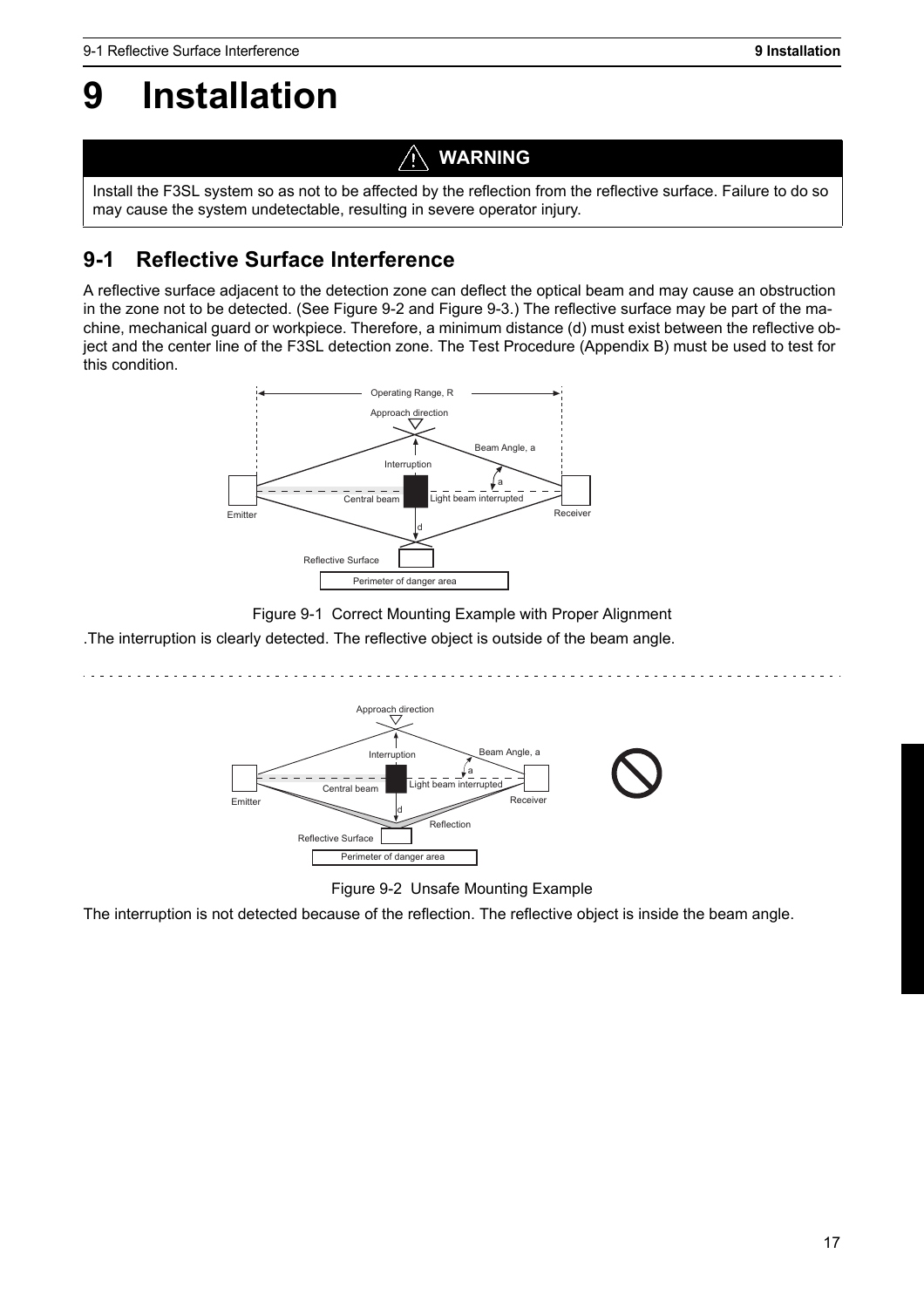

Figure 9-3 Unsafe Mounting Example

<span id="page-23-0"></span>Interruption is not detected because of the reflection. Reflective surface interference may also appear above and below the sensing field.

> Emitter Receiver Beam Angle, a Reflective Surface Operating Range, R a a Perimeter of danger area

Figure 9-4 Worst Case Alignment Example

This example shows the minimum distance from the reflective surface, d, to one side of the beam center line.



Figure 9-5 Minimum Distance from a Reflective Surface as a Function of Range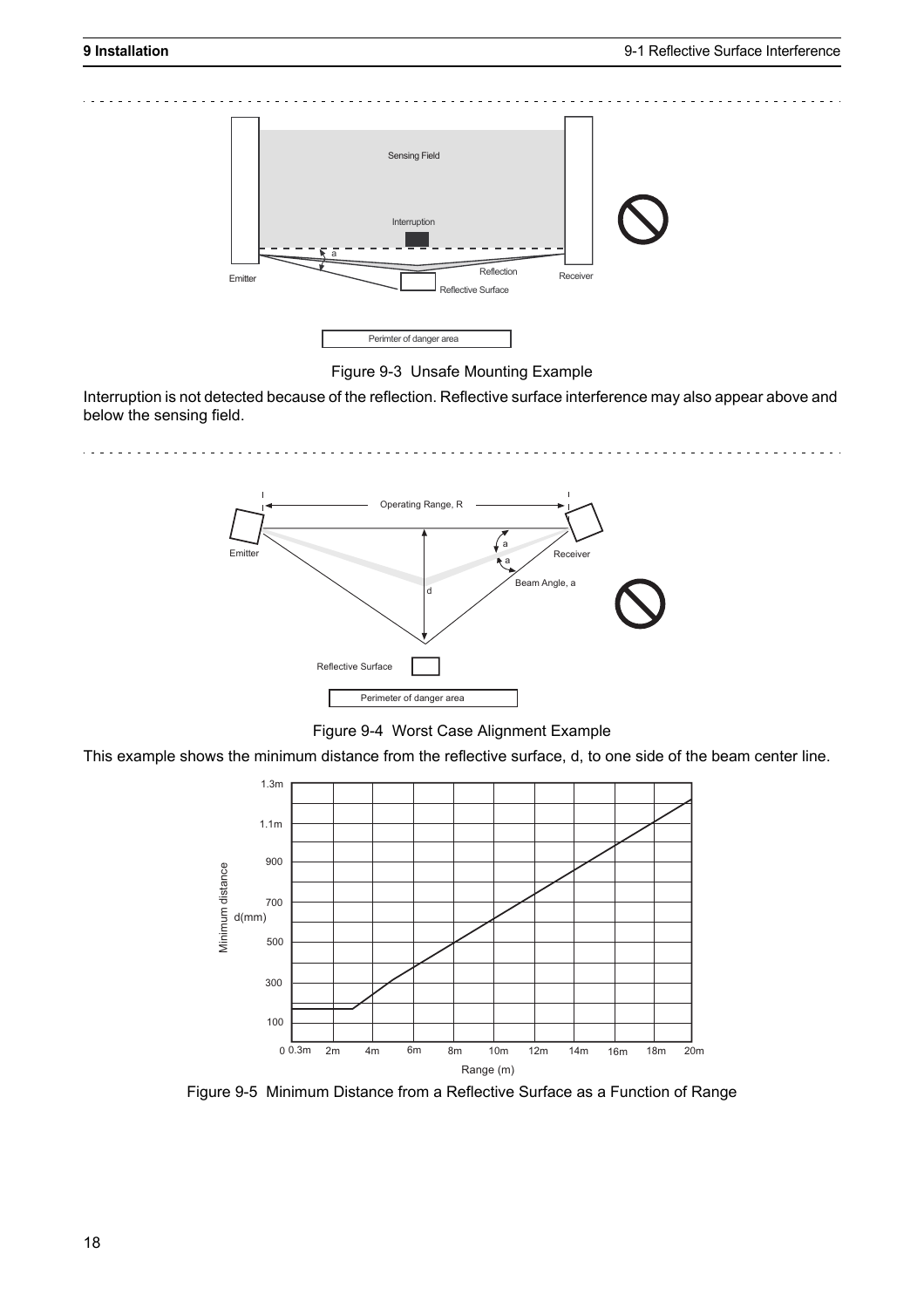# <span id="page-24-1"></span>**9-2 General Considerations**

#### <span id="page-24-3"></span><span id="page-24-0"></span>**9-2-1 Additional Guarding**

Areas of access to the point of hazardous operation not guarded by the F3SL system must be protected by suitable means such as a fixed barrier guard, an interlocked guard or a safety mat. See [Figure 9-6](#page-24-4).



Figure 9-6 Correct Light Curtain Installation Example

#### <span id="page-24-4"></span><span id="page-24-2"></span>**9-2-2 Installation of Multiple Systems**

When two or more F3SL systems are mounted in close proximity and in alignment with each other, precautions should be taken to avoid one curtain interfering with another. This can be corrected by mounting the emitters and receivers back-to-back or stacked. See [Figure 9-7](#page-25-3) for reference.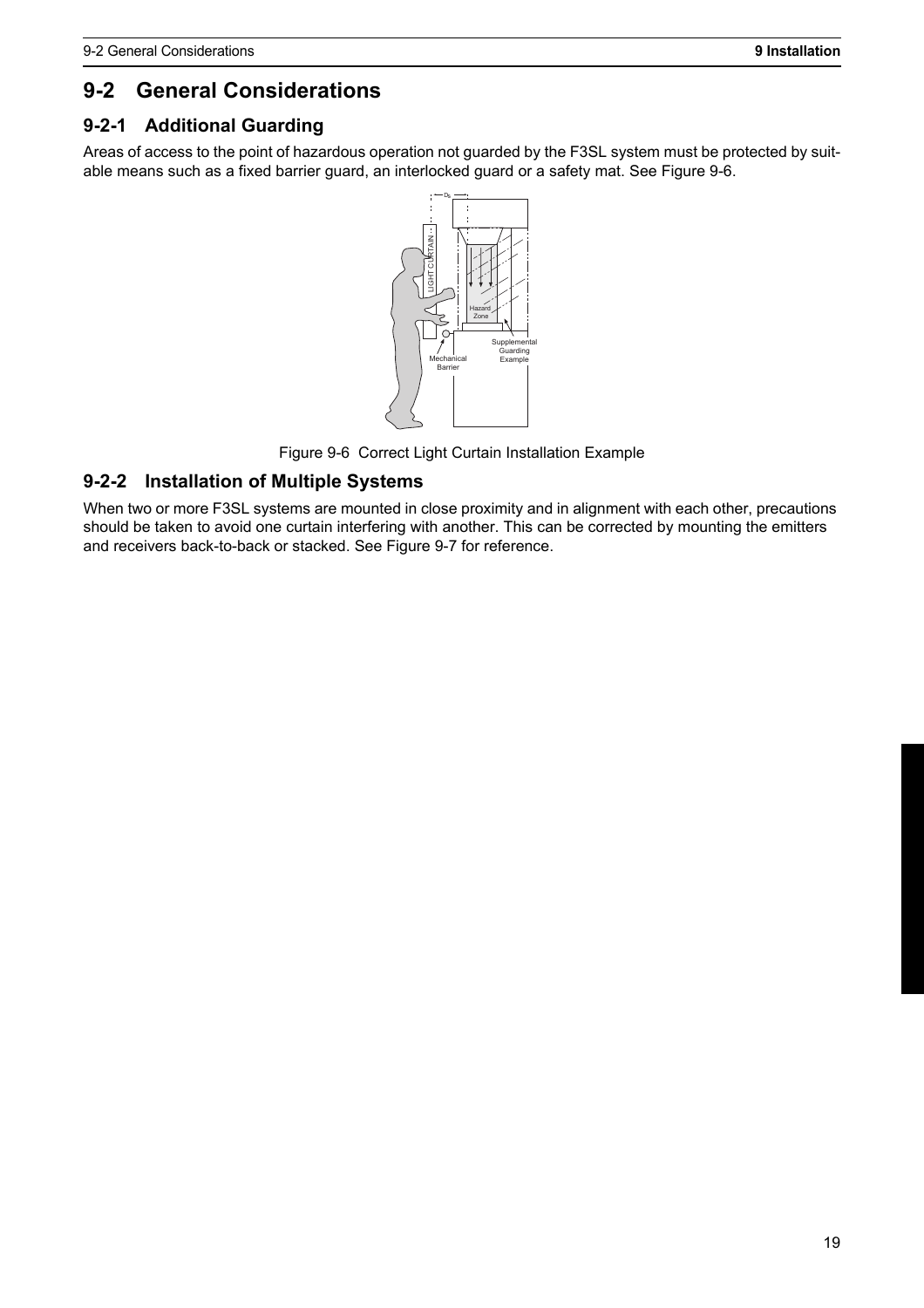



#### <span id="page-25-3"></span><span id="page-25-0"></span>**9-2-3 Access to Configuration Switches**

Switches to configure the F3SL system operating features are located inside the end cap of the receiver and Exact Channel Select is programmed via a push button accessed from the front of this end cap. If it will be necessary to change the configuration or Exact Channel Select program during operation, access to this cap must be maintained. When reinstalling end caps, tighten the four slotted end cap screws in a diagonal pattern to a torque of 7 to 9 in-lbs. (0.8 to 1 Nm)



<span id="page-25-1"></span>

#### **9-2-4 Detection Zone**

The F3SL system detection zone is delineated by the inside edge of the emitter and receiver endcaps. The area outside these marks is not protected. Position the F3SL system so that it is only possible to access the danger point through the detection zone.

#### <span id="page-25-2"></span>**9-2-5 Alignment**

Physical alignment of the emitter and receiver units is easiest when the F3SL system is in the automatic start operating mode with Exact Channel Select inactive. The units should be in the same plane and at equal height.

The Upper Most/ Lower Most Beam Indicators will light when a beam is out of alignment. See [Section 6-1—Up](#page-17-6)[per Most/ Lower Most Beam Indicators](#page-17-6) for details.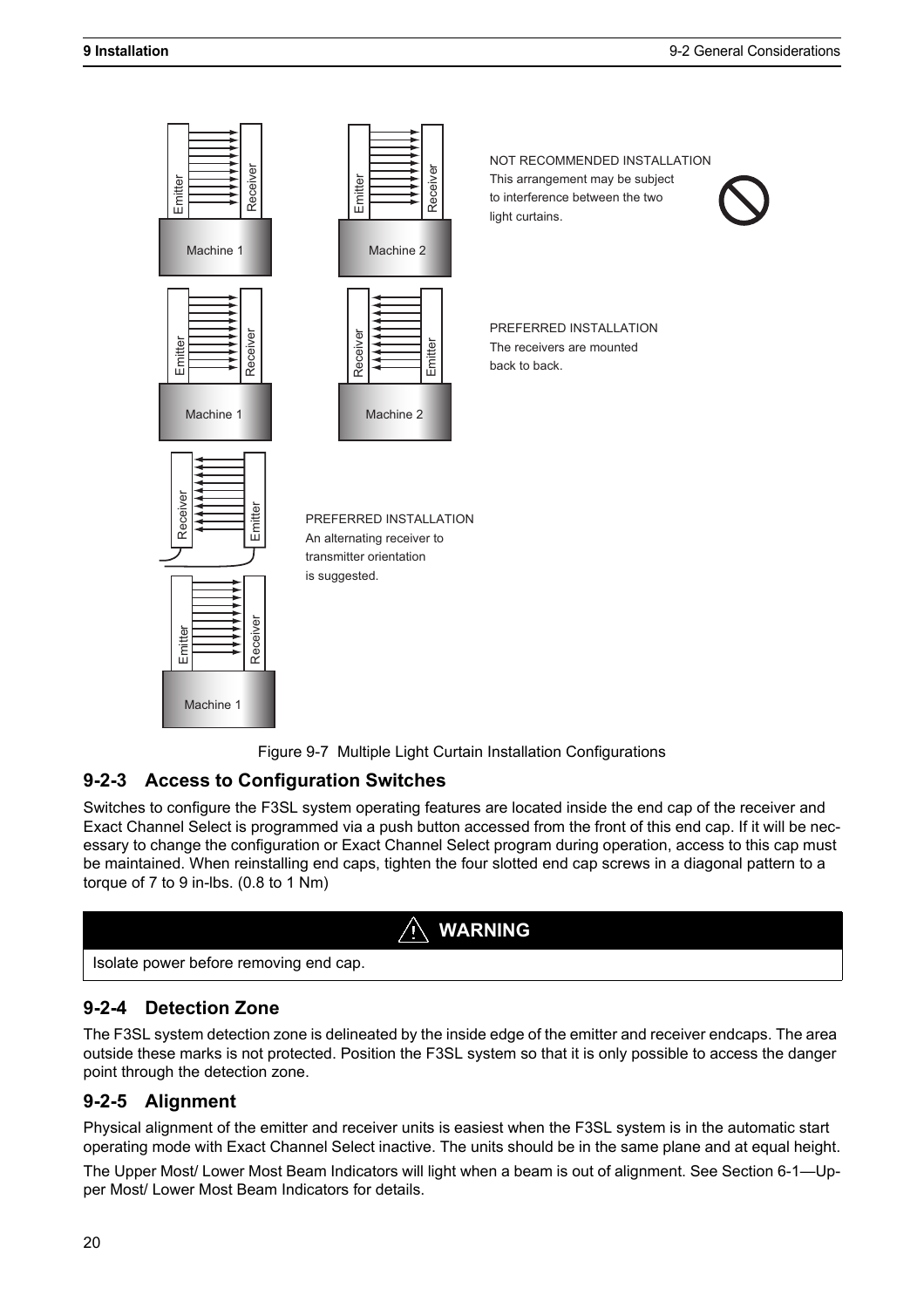#### <span id="page-26-0"></span>**9-2-6 Cable Assemblies**

Receiver cable connections are color coded red and emitter cable connections are black. Details of the pin-out connections for the OMRON-supplied connector are provided in [Table 3-1](#page-9-1).

#### <span id="page-26-1"></span>**9-2-7 Input Power Requirements/Connections**

The F3SL system operates directly from 24 VDC ±20%. Power to the F3SL system must come from a dedicated power supply which meets the requirements of IEC 60204-1 and IEC 61496-1. The F3SL system internally generates voltages for its own use. No other devices should be connected to these voltages.

#### <span id="page-26-2"></span>**9-2-8 Special Requirements for Perimeter Guarding**

In perimeter guarding applications the F3SL system detection zone is placed around the outside perimeter of a guarded machine or robot. This placement leaves space for personnel to stand between the detection zone and the hazardous machine.

In this case, the guarded machine must only be restarted using a switch located outside and with a full view of the area of hazardous motion. Operation of the F3SL system in the start/restart interlock operating mode is suitable for perimeter guarding.

#### <span id="page-26-3"></span>**9-2-9 Marking Minimum Object Resolution**

Serial number labels on the emitter and receiver indicate three possible minimum object resolutions. During installation, use a permanent marker to obscure the object resolutions not set. This will depend on whether no floating blanking, 1-beam or 2-beam floating blanking is set. See [Section 5-3-1](#page-15-3) for information.

#### <span id="page-26-4"></span>**9-2-10 Presence Sensing Device Initiation**

Using the light curtain to initiate a machine after an object is removed from the sensing area is called Presence Sensing Device Initiation (PSDI). Use of PSDI places additional requirements on the guarding and safety controls. It can restrict advanced light curtain features such as Floating Blanking and Exact Channel Select. Good sources of reference for PSDI include: ANSI RIA 15.06-1999, OSHA 1910.217(h), and ANSI B11.2-1995.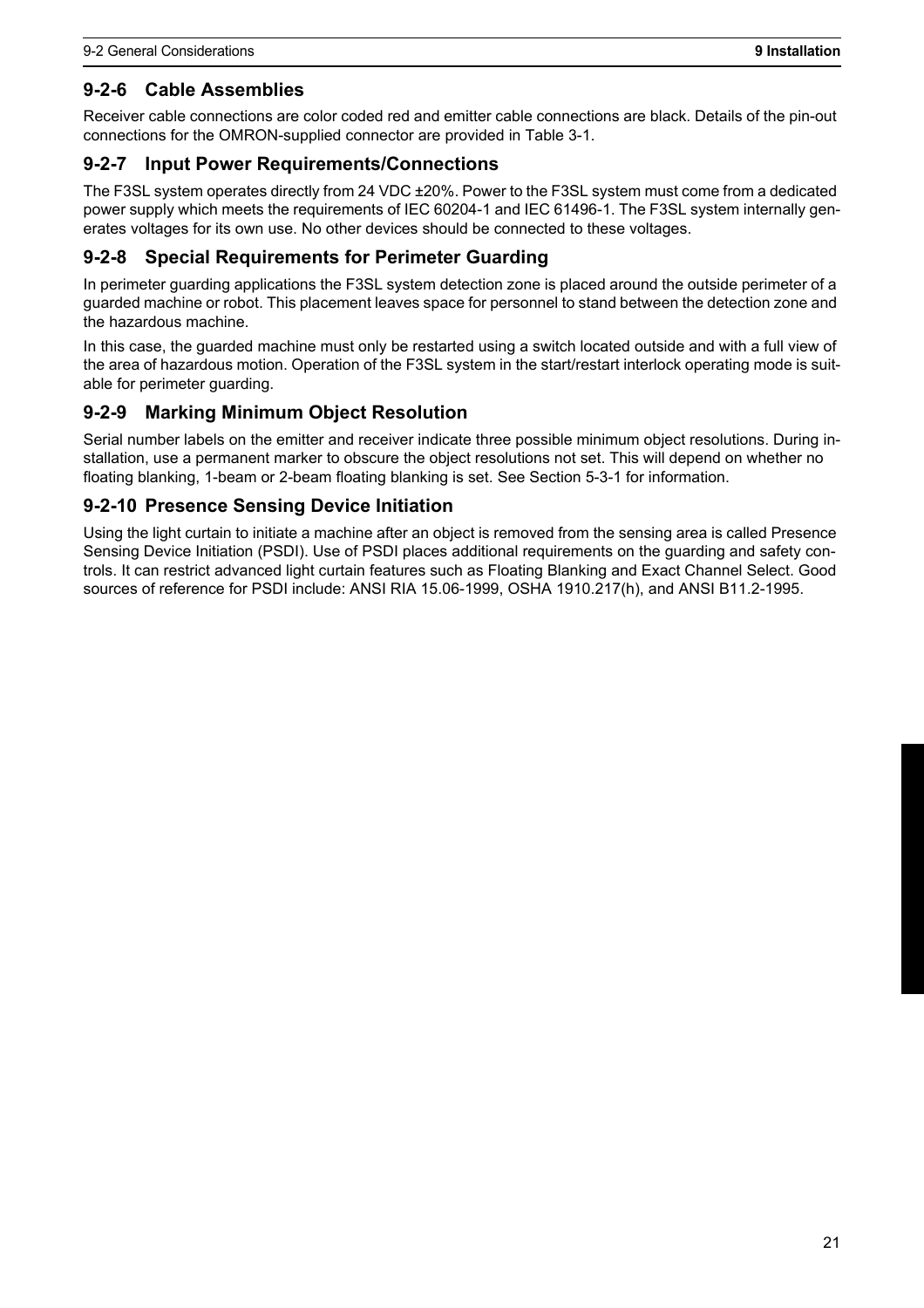# <span id="page-27-2"></span><span id="page-27-0"></span>**10 Connecting To The Machine Control Circuit**

# **WARNING**

This product is designed for use on a 24 VDC, negative ground (protective earth) electrical system only. Never connect the F3SL system to a positive ground (protective earth) system. With a positive ground (protective earth) wiring scheme, certain simultaneous shorts of both safety outputs may not be detected and the guarded machine may not stop resulting is severe operator injury.

Never use only a single safety output to control the machine. Should this single output fail, the machine may not stop, resulting in severe operator injury. The machine must be connected using both safety outputs.

# <span id="page-27-1"></span>**10-1 Connecting Via Two Force-Guided Relays**

OMRON model G7SA relays provides force-guided relay outputs for machine control. See [Figure 10-1](#page-27-3) for the preferred connection method using two force-guided relays.



M:Machine drive (e.g. three-phase motor)

S1:Start switch for interlock reset (NC contact)

- Note 1: In regards to MPCE1 and MPCE2, which perform final control of the machine, use safety relays equipped with a force-guide function (e.g. OMRON model G7SA).
- Note 2: If the MPCE monitor function is not used, short circuit the MPCE monitor line (pink) to 0V power supply.
- Note 3: When the load is not connected to control outputs 1 and 2, this system will enter error state and not operate properly. For testing during installation, connect the 10 KW resistor (included in documentation kit) to the MPCE1 and MPCE2 position.
- Note 4: When using this system in automatic start mode, short circuit the start line (gray) to 0V power supply.

Note 5: When wiring, be sure to connect the proper color cords. Note that colors of the power supply lines are white for +24 VDC; brown for 0V, differing from those of ordinary sensors.

<span id="page-27-3"></span>

Figure 10-1 Connection Method(Connecting Via Two Force-guided Relays)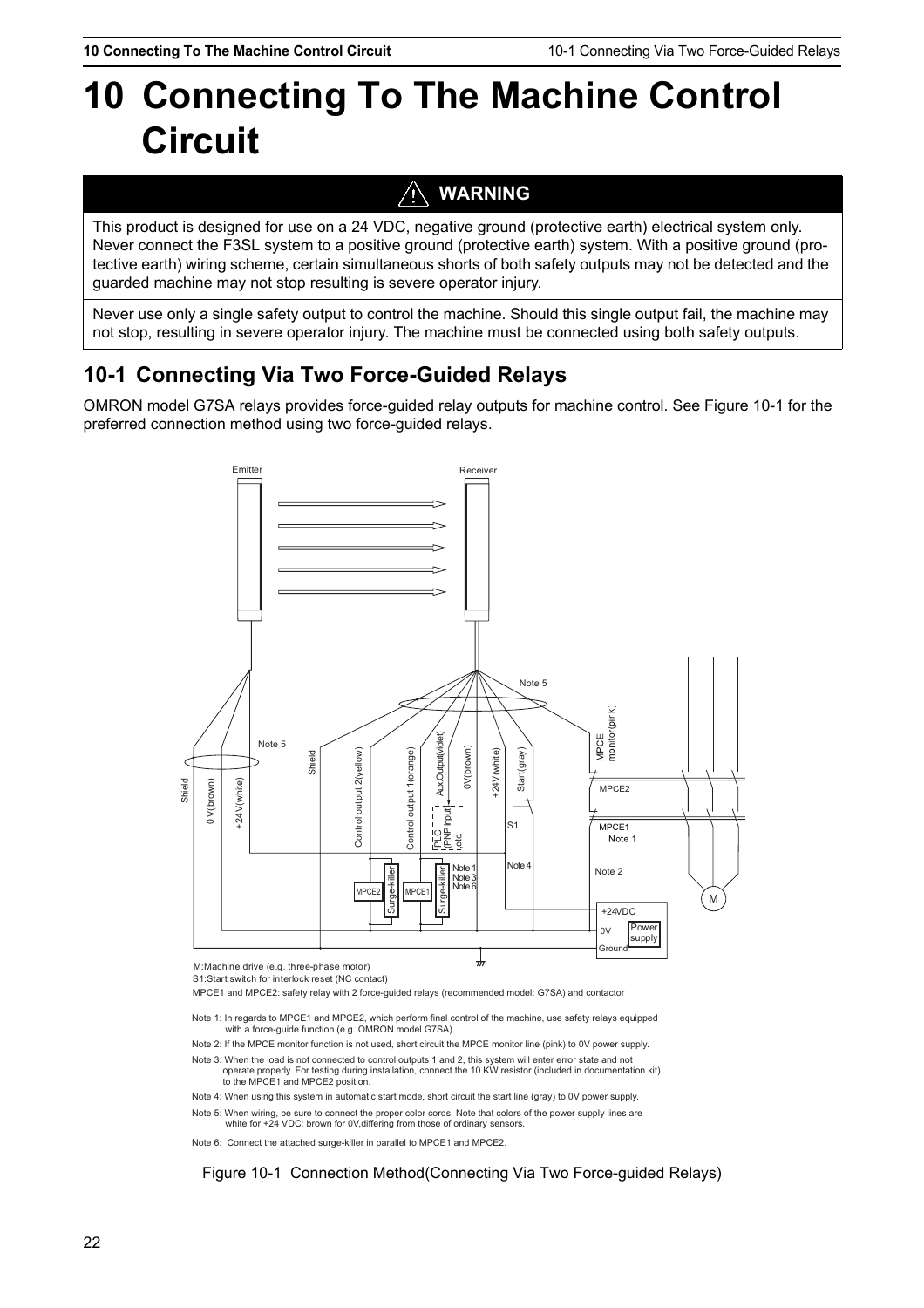## <span id="page-28-0"></span>**10-2 Connection with OMRON safety relay unit Model G9SA**

When using in combination with Model G9SA-301, nullify the start/restart interlock and the external relay (MPCE) monitoring features which are integrated in F3SL, before using the feature equivalent to Model G9SA-301.



Figure 10-2 Connection Method(Example of connection to Model G9SA-301 Safety Relay Unit)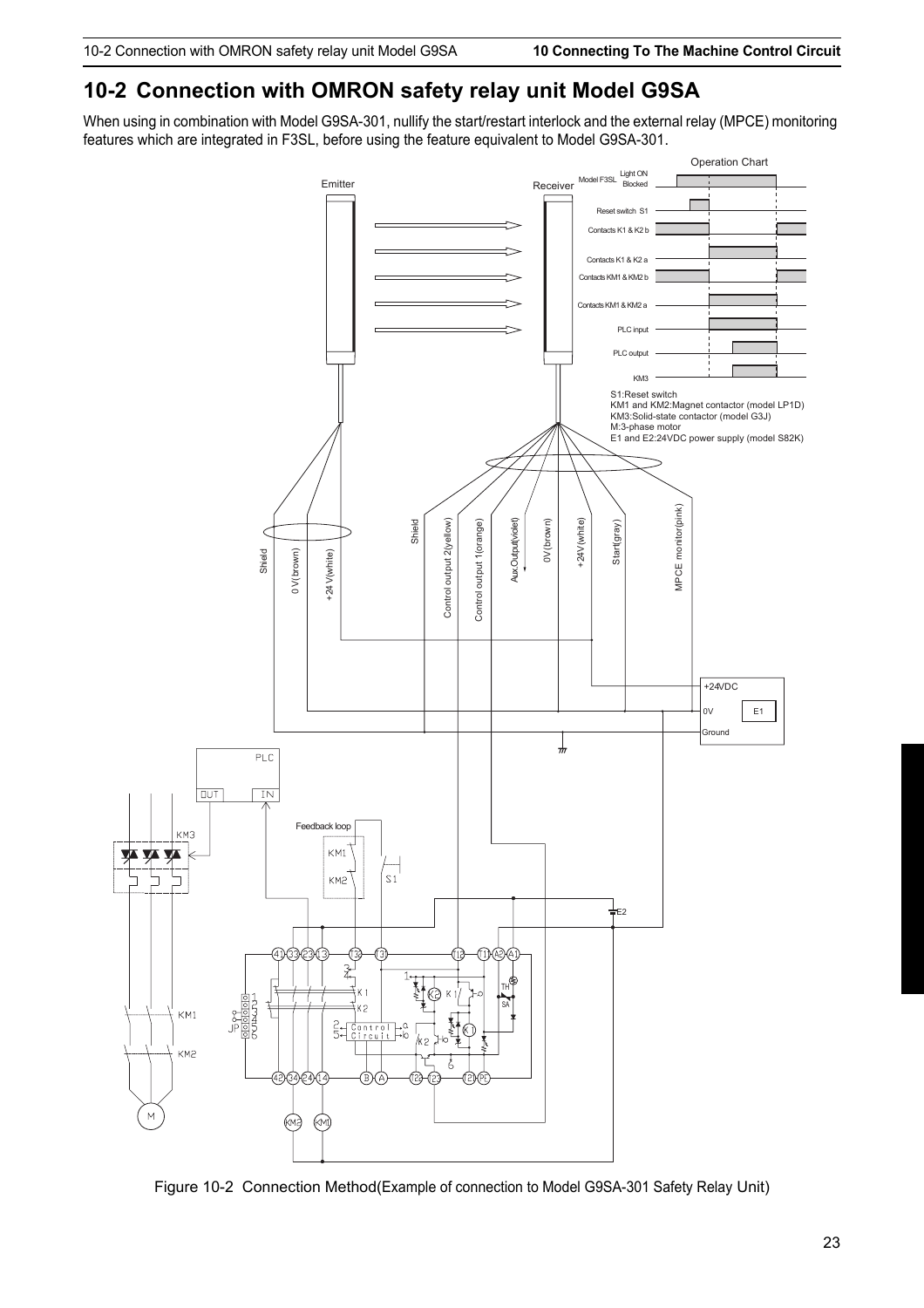# <span id="page-29-0"></span>**11 Checkout and Test Procedures**

# <span id="page-29-1"></span>**11-1 Checkout Procedure**

Once the F3SL system has been configured, mounted, aligned and properly connected to the machine control system, the initial Checkout Procedure detailed in [Appendix A](#page-32-0) must be performed by qualified personnel. A copy of the checkout results should be kept with the machine records.

# <span id="page-29-2"></span>**11-2 Test Procedure**

# **WARNING**

The tests outlined in the Test Procedure in Appendix B must be performed at installation, according to the employer's regular inspection program and after any maintenance, tooling change, set up, adjustment, or modification to the F3SL system or the guarded machine. Where a guarded machine is used by multiple operators or shifts, it is suggested that the test procedure be performed at each shift or operation change. Testing ensures that the light curtain and the machine control system work properly to stop the machine. Failure to test properly could result in serious injury to personnel.

The Test Procedure must be performed by qualified personnel. To test the F3SL system with Exact Channel Select and Floating Blanking disabled, use the OMRON-supplied test object. For applications where Exact Channel Select or Floating Blanking are enabled, see [Table 5-4](#page-15-2) to determine the proper size test object.

# <span id="page-29-3"></span>**11-3 Using the Test Object**

When using the test object, guide it through the detection zone as shown below.



Figure 11-1 Test Object Pattern

# <span id="page-29-4"></span>**12 Cleaning**

Accumulation of oil, dirt and grease on the front filter of the F3SL emitter and receiver can effect the system operation. Clean filters with a mild detergent or glass cleaner. Use a clean, soft, lint-free cloth. Painted F3SL surfaces may be cleaned with a mild de-greasing cleaner or detergent.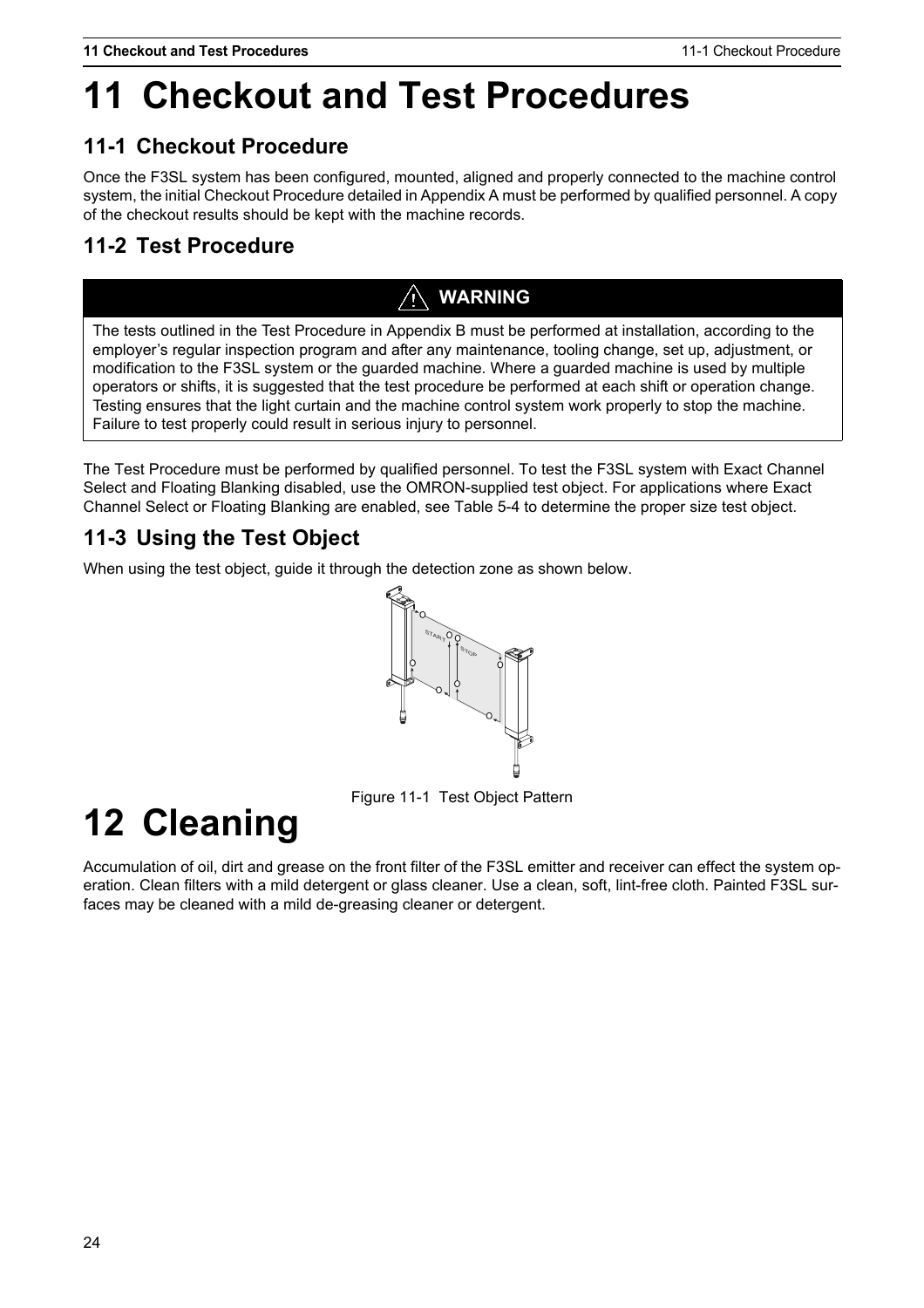# <span id="page-30-2"></span>**13 Dimensional Drawings and Patents**

# <span id="page-30-3"></span><span id="page-30-0"></span>**13-1 Dimensional Drawings**



Figure 13-1 Dimensional Drawing

|  |  | Table 13-1 Emitter and Receiver Lengths |  |
|--|--|-----------------------------------------|--|
|  |  |                                         |  |

| <b>Model</b>  | $A$ (mm) | $B$ (mm) | $C$ (mm) |
|---------------|----------|----------|----------|
| F3SL-A0351P30 | 351      | 415      | 435.3    |
| F3SL-A0523P30 | 523      | 587      | 607.3    |
| F3SL-A0700P30 | 700      | 764      | 784.3    |
| F3SL-A0871P30 | 871      | 935      | 955.3    |
| F3SL-A1046P30 | 1046     | 1110     | 1130.3   |
| F3SL-A1219P30 | 1219     | 1283     | 1303.3   |
| F3SL-A1394P30 | 1394     | 1458     | 1478.3   |
| F3SL-A1570P30 | 1570     | 1634     | 1654.3   |
| F3SL-A1746P30 | 1746     | 1810     | 1830.3   |
| F3SL-A1920P30 | 1920     | 1984     | 2004.3   |
| F3SL-A2095P30 | 2095     | 2159     | 2179.3   |

### <span id="page-30-4"></span><span id="page-30-1"></span>**13-2 Patents**

Elements of the electoronics and optics essential to meet the specifications and performance standards of OMRON controls are covered by one or more of the following U.S.Patent Numbers:5015840; 5281809.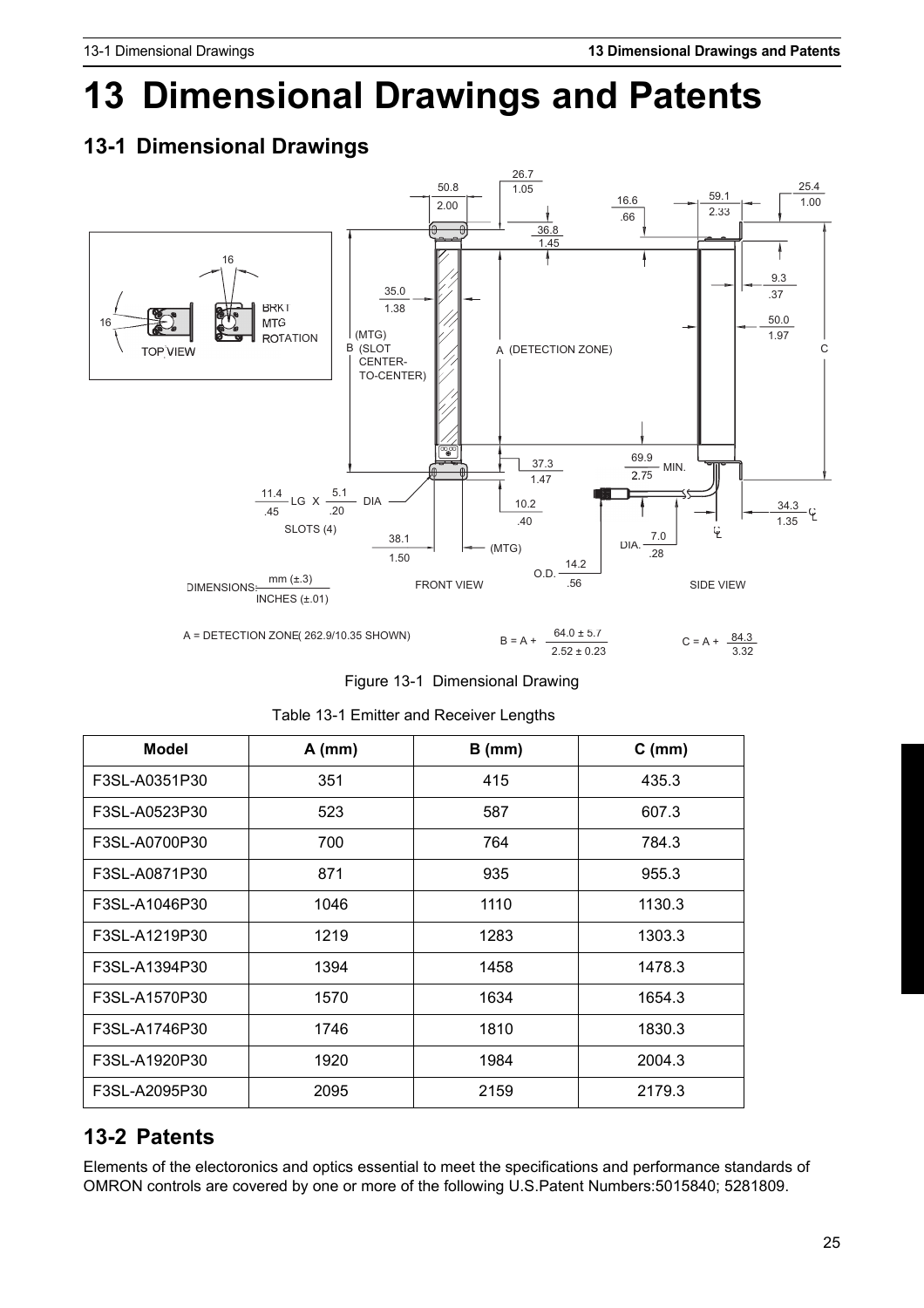# <span id="page-31-4"></span>**14 Troubleshooting**

# <span id="page-31-5"></span><span id="page-31-0"></span>**14-1 Receiver Endcap Indicator Lights**

- 1. GREEN The guarded machine is operating.
- 2. RED The light curtain is blocked and the guarded machine is not operating.
- 3. YELLOW interlock- The light curtain is waiting for the start button to be pushed. The guarded machine is not operating. If the LED is blinking, the light curtain is in a alarm condition.
- <span id="page-31-6"></span>4. AMBER FB or CS – The light curtain is operating in a reduced resolution mode.

#### <span id="page-31-1"></span>**14-1-1 Receiver Troubleshooting**

If the yellow interlock LED is blinking:

- 1. Check the configuration for MPCE Monitoring. If MPCE Monitoring is inactive (via receiver endcap DIP switches), the input (pink wire) must be connected to system ground. If MPCE is active, the input must be connected to the normally closed contacts of the control relays of the guarded machine or the monitor terminal of the RM module. See [Section 10—Connecting To The Machine Control Circuit](#page-27-0) for an example.
- 2. Make sure both DIP switches in the receiver endcap have been set properly and identically. See Tables 4-1, 5-4 and 6-1 in manual.
- 3. Verify the power supply is within specified limits  $(+24V \pm 20\%)$ .
- 4. Verify the light curtain is properly connected to the control relays of the guarded machine. If the light curtain is not intended to be connected to control relays, see [Section 7-1—Safety Outputs](#page-18-1) of manual for instruction.
- 5. Verify the control relays are within operating limits of the safety outputs. See [Section 2-2—Technical Spec](#page-7-4)[ifications.](#page-7-4)
- 6. Verify the cable lengths from the light curtain to the control relays are within specified limits.(Max.60 m is possible.)
- 7. Call OMRON.

If the red LED is always on:

- 1. Verify the yellow LED on the emitter is on.
- 2. Realign the light curtain.
- <span id="page-31-7"></span>3. Verify the first beam (synchronization beam) is not obstructed.

## <span id="page-31-2"></span>**14-2 Emitter Endcap Indicator Light**

<span id="page-31-8"></span>Yellow – The Emitter is active. If the LED is blinking, the light curtain is in a alarm condition.

#### <span id="page-31-3"></span>**14-2-1 Troubleshooting the Emitter**

If the yellow LED is off:

- 1. Verify the cable is connected.
- 2. Verify the power supply is within limits  $(+24V \pm 20\%)$ .
- 3. Call OMRON.

If the yellow LED is blinking:

- 1. Verify the power supply is within limits  $(+24V \pm 20\%)$ .
- 2. Call OMRON.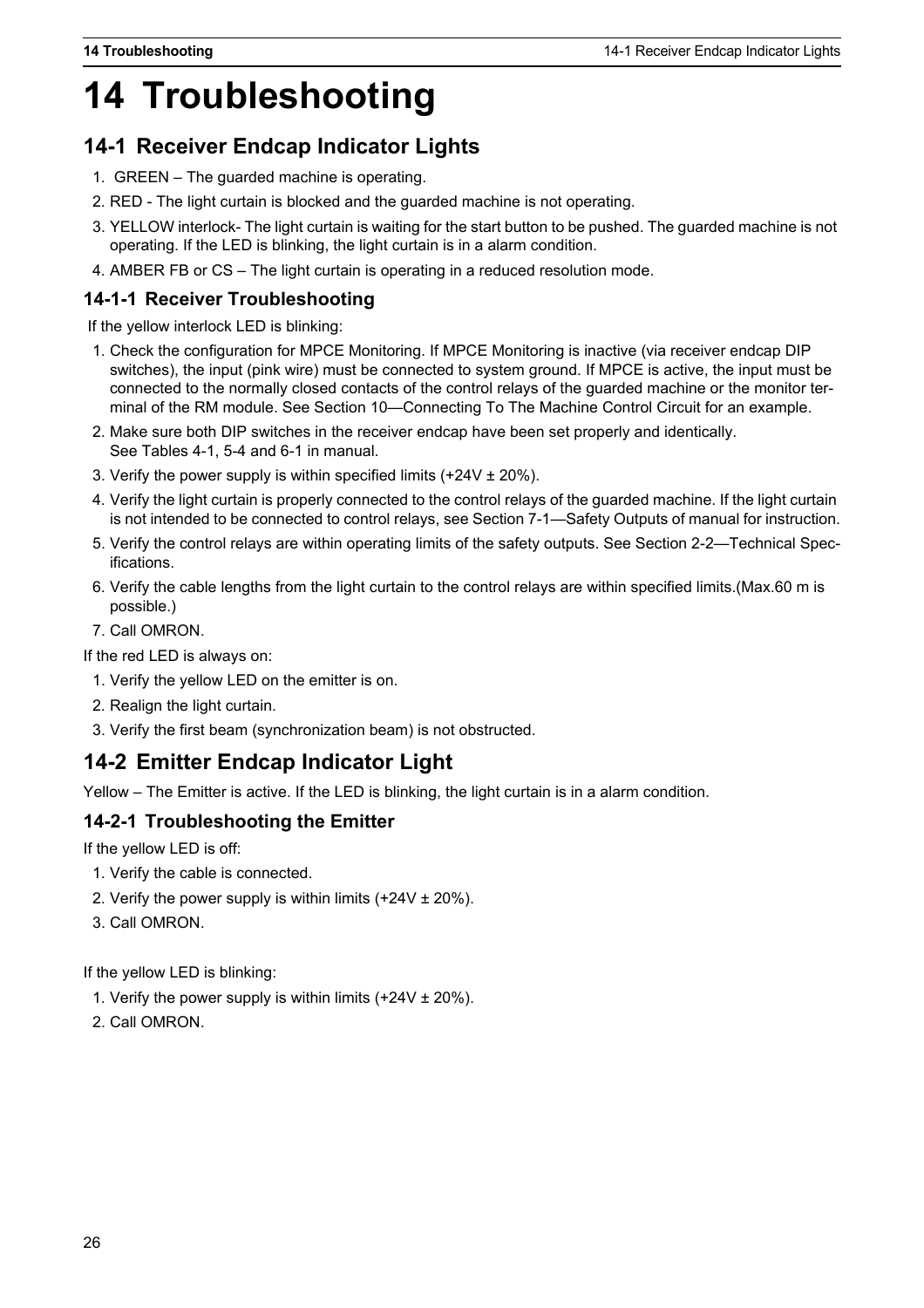# <span id="page-32-0"></span>**Appendix A —Checkout Procedure**

# <span id="page-32-1"></span>**A-1 Checkout Procedure Log**

The following checkout procedure must be performed by qualified personnel during initial F3SL system installation and at least every three months or more frequently depending on machine usage and company guidelines.

Machine Identification: Date: Date:

| <b>Item</b>                                                                                                                                                                                                                                                                                                                                                             | <b>Condition</b>              | <b>Comments</b> |
|-------------------------------------------------------------------------------------------------------------------------------------------------------------------------------------------------------------------------------------------------------------------------------------------------------------------------------------------------------------------------|-------------------------------|-----------------|
| 1. Verify that the guarded machine is compatible with the type of machine<br>which maybe used with the F3SL system. See Section 1-Important<br>Safety Warnings for further information.                                                                                                                                                                                 | $\square$ Pass<br>$\Box$ Fail |                 |
| 2. Verify that the mounting distance of the F3SL system is equal to or<br>greater than the minimum safe distance from the danger point. See Sec-<br>tion 8-Safe Mounting Distance for further information.                                                                                                                                                              | $\square$ Pass<br>$\Box$ Fail |                 |
| 3. Determine that all access to the danger point not protected by the F3SL<br>system is guarded by other means, such as gates, fencing or other<br>approved methods. Verify that all additional guarding devices are installed<br>and operating properly.                                                                                                               | $\Box$ Pass<br>$\Box$ Fail    |                 |
| 4. Make sure the operator is not able to stand between the F3SL system<br>detection zone and the machine danger point. Verify that the light curtain<br>can only be reset from a position outside and within view of the hazardous<br>machine area.                                                                                                                     | $\square$ Pass<br>$\Box$ Fail |                 |
| 5. Inspect the electrical connections between the guarded machine's con-<br>trol system and the F3SL system. Verify that they are properly connected<br>to the machine such that a stop signal from the F3SL system results in an<br>immediate halt of the machine's cycle. See Section 10-Connecting To<br>The Machine Control Circuit.                                | $\square$ Pass<br>$\Box$ Fail |                 |
| 6. If the MPCE monitoring feature is not used, proceed to step 7. To test<br>the MPCE feature, verify that the feature has been enabled. Turn the<br>machine power on. Cycle the machine. Place a temporary jumper wire<br>between the MPCE connections. The F3SL should enter a alarm condi-<br>tion. Remove the temporary jumper. Press and release the start button. | $\square$ Pass<br>$\Box$ Fail |                 |
| 7. Record the test results in the machine log, then perform the Test Proce-<br>dure.                                                                                                                                                                                                                                                                                    | $\square$ Pass<br>$\Box$ Fail |                 |

Technician Signature: